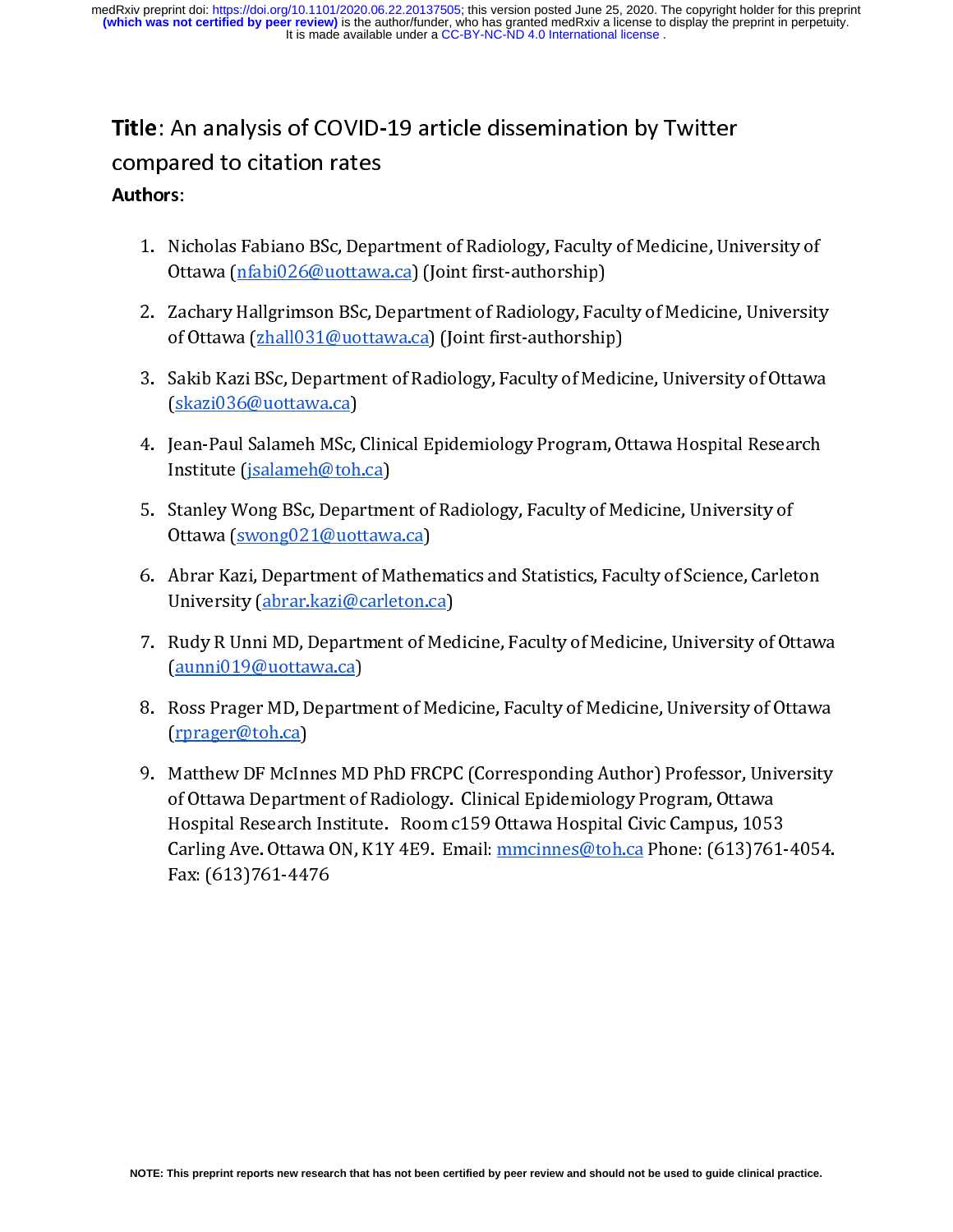$\frac{1}{2}$ Background: The COVID-19 pandemic has resulted in over 1,000,000 cases across 181<br>countries worldwide. The global impact of COVID-19 has resulted in a surge of related<br>research. Researchers have turned to social media plat research. Researchers have turned to social media platforms, namely Twitter, to<br>disseminate their articles. The online database Altmetric is a tool which tracks the soci<br>media metrics of articles and is complementary to tr research. The online database Altmetric is a tool which tracks the<br>media metrics of articles and is complementary to traditional, citation-based met<br>Citation-based metrics may fail to portray dissemination accurately, due media metrics of articles and is complementary to traditional, citation-based metrics.<br>Citation-based metrics may fail to portray dissemination accurately, due to the lengthy<br>publication process. Altmetrics are not subject Citation-based metrics may fail to portray dissemination accurately, due to the length<br>publication process. Altmetrics are not subject to this time-lag, suggesting that they m<br>an effective marker of research dissemination

publication process. Altmetrics are not subject to this time-lag, suggesting that they may<br>an effective marker of research dissemination during the COVID-19 pandemic.<br>**Objectives:** To assess the dissemination of COVID-19 a publication process. Alternative are not subject to this time-lag, suggesting time-lag, subjectives.<br> **Objectives:** To assess the dissemination of COVID-19 articles as measured by Twitter<br>
dissemination, compared to tradit **Objectives:** To assess the dissemination of COVID-19 articles as measured by Ty<br>dissemination, compared to traditional citation-based metrics, and determine a<br>characteristics associated with tweet rates.<br>**Methods:** COVID-

Objectives: To assess the dissemination of COVID-19 at detes as inclusioned by Twitter<br>dissemination, compared to traditional citation-based metrics, and determine article<br>characteristics associated with tweet rates.<br>Metho distributed in the tradition of the traditional city, and distributed metrical citation-<br>distributed in the traditional city of traditional city.<br>Methods: COVID-19 articles obtained from LitCovid published between January Methods: COVID-19 articles obtained from l<br>March 18<sup>th</sup>, 2020 were screened for inclusic<br>extracted independently, in single: Topic (G<br>Transmission, Treatment, Prevention, Case<br>status (open access and subscription-based<br>Aus Methods: COVID-19 articles obtained from Etcovid published between January 1 to<br>March 18<sup>th</sup>, 2020 were screened for inclusion. The following article characteristics we<br>extracted independently, in single: Topic (General In March 18<sup>th</sup>, 2020 were screened for inclusion. The following article characteristics were<br>extracted independently, in single: Topic (General Info, Mechanism, Diagnosis,<br>Transmission, Treatment, Prevention, Case Report, an Transmission, Treatment, Prevention, Case Report, and Epidemic Forecasting),<br>status (open access and subscription-based), continent of corresponding autho<br>Australia, Africa, North America, South America, and Europe), tweet Transmission, Treatment, Prevention, Part Prevention, Prevention, Case Report, Australia, Africa, North America, South America, and Europe), tweets, and citations. A sign<br>test was used to compare the tweet rate and citatio Australia, Africa, North America, South America, and Europe), tweets, and citations. A s<br>test was used to compare the tweet rate and citation rate per day. A negative binomial<br>test was used to compare the tweet rate and ci And America, Africa, Africa, Africa, Africa, Africa, and Europe), tweets, and changed the significant America,<br>test was used to compare the tweet rate and citation rate per day. A negative binomial test was used to compare the tweet rate and citation rate per day. A negative binomial  $\mathfrak{p}$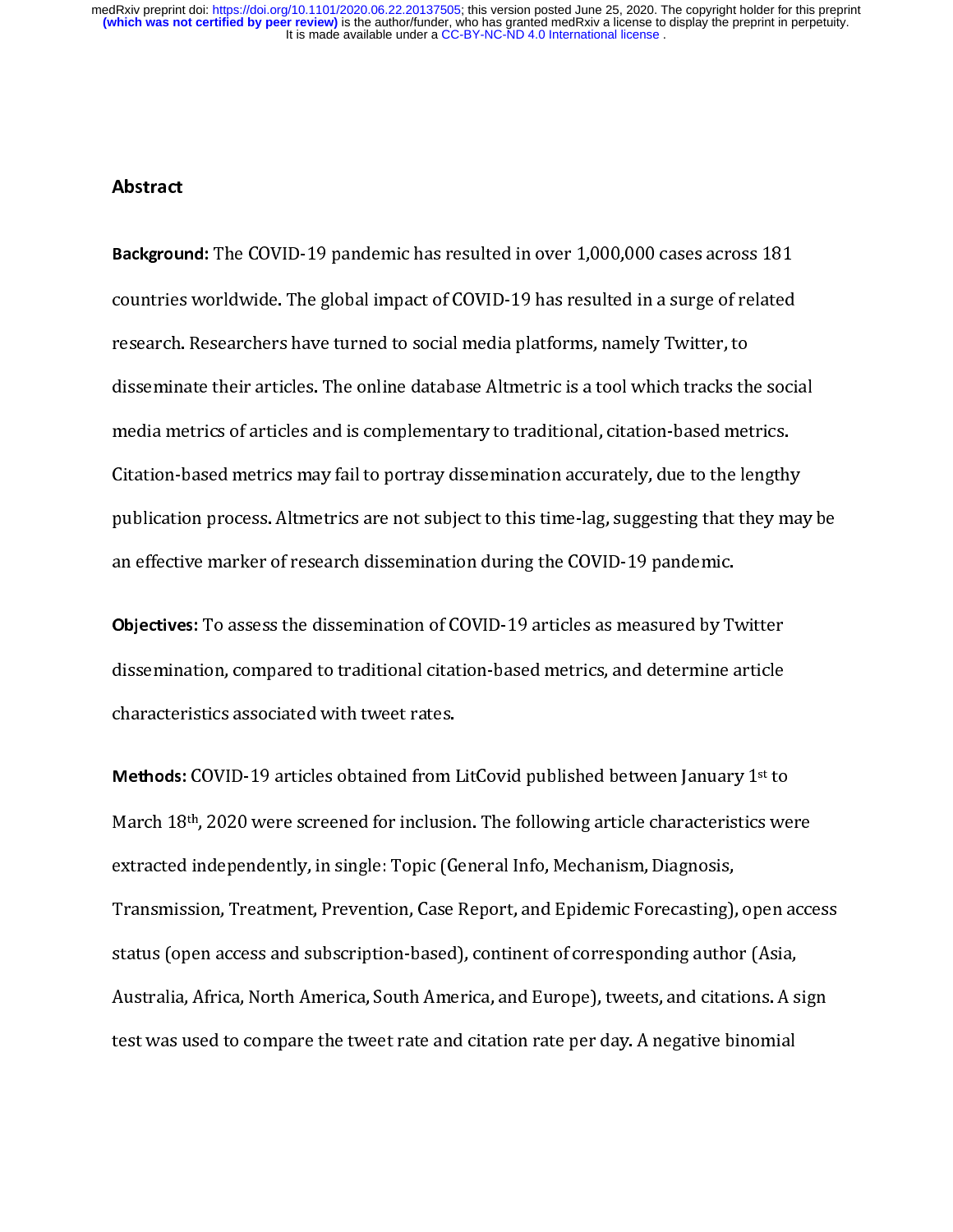article characteristics of interest.<br> **Results:** 1328 articles were included in the analysis. Tweet rates were found to be<br>
significantly higher than citation rates for COVID-19 articles, with a median tweet rate<br>
1.09 (I Results: 1328 articles were includ<br>significantly higher than citation is<br>1.09 (IQR 6.83) tweets per day an<br>day, resulting in a median of diffe<br>impact factors were positively cor<br>( $P = .01$ ), Transmission ( $P < .001$ ) significantly higher than citation rates for COVID-19 articles, with a median tweet<br>1.09 (IQR 6.83) tweets per day and median citation rate of 0.00 (IQR 0.00) citation<br>day, resulting in a median of differences of 1.09 (95 1.09 (IQR 6.83) tweets per day and median citation rate of 0.00 (IQR 0.00) citations per<br>day, resulting in a median of differences of 1.09 (95% CI 0.86-1.33,  $P < .001$ ). 2018 journa<br>impact factors were positively correlate day, resulting in a median of differences of 1.09 (95% CI 0.86-1.33,  $P < .001$ ). 2018 journ<br>impact factors were positively correlated with tweet rate ( $P < .001$ ). The topics Diagnosi<br>( $P = .01$ ), Transmission ( $P < .001$ ), Trea impact factors were positively correlated with tweet rate  $(P < .001)$ . The topics Diagnosis  $(P = .01)$ , Transmission  $(P < .001)$ , Treatment  $(P = .01)$ , and Epidemic Forecasting  $(P < .001)$  were positively correlated with tweet rate  $[P = .01)$ , Transmission ( $P < .001$ ), Treatment ( $P = .01$ ), and Epidemic Forecasting ( $P < .00$ <br>were positively correlated with tweet rate, relative to Case Report. The following<br>continents of the corresponding author were nega (P = .0.), Transmission (P = .0.), Transmission (P = .0.), and principle interpretation (P = .0.)<br>were positively correlated with tweet rate, relative to Case Report. The following<br>continents of the corresponding author w continents of the corresponding author were negatively correlated with tweet rat  $(P < .001)$ , Australia  $(P = .03)$ , and South America  $(P < .001)$ , relative to Asia. Open<br>journals were negatively correlated with tweet rate, rela  $(P < .001)$ , Australia  $(P = .03)$ , and South America  $(P < .001)$ , relative to Asia. Open access<br>journals were negatively correlated with tweet rate, relative to subscription-based journal<br> $(P < .001)$ .<br>**Conclusions:** COVID-19 arti

(P = 0.03), Ethiopian (P = 0.03), and South America (P = 0.03), Conduct O chain Span access<br>journals were negatively correlated with tweet rate, relative to subscription-based journa<br>( $P < .001$ ).<br>**Conclusions:** COVID-19 ar ( $P < .001$ ).<br>Conclusions: COVID-19 articles had significantly higher tweets rates compared to citation<br>rates. This study further identified article characteristics that are correlated with the<br>dissemination of articles on Conclusion:<br>
rates. This<br>
disseminat<br>
correspond<br>
altmetrics<br>
localize hig rates. This study further identified article characteristics that are correlated with the<br>dissemination of articles on Twitter, such as 2018 journal impact factor, continent of the<br>corresponding author, topic, and open acc dissemination of articles on Twitter, such as 2018 journal impact factor, continent of<br>corresponding author, topic, and open access status. This highlights the importance of<br>altmetrics in periods of rapidly expanding resea discription of altmetric of articles on Articles on Twitter, such as the COVID-19 pandemic to altmetrics in periods of rapidly expanding research, such as the COVID-19 pandemic to localize highly disseminated articles.<br>Rey corresponding author, to provide a statute statute culture in angle galaxie in any conduction<br>altmetrics in periods of rapidly expanding research, such as the COVID-19 pandemic to<br>localize highly disseminated articles.<br>Key

localize highly disseminated articles.<br> **Key words:** COVID-19; Coronavirus; SARS-CoV-2; Altmetric; Twitter; Tweet; LitCovid;<br>
Citation; social media; research Key words: COVID-19; Coronavirus; S.<br>Citation; social media; research<br> Key words: COVID-19; Coronavirus; SARS-CoV-2; Althetric; Twitter; Tweet; LitCovid;<br>Citation; social media; research Citation; social media; research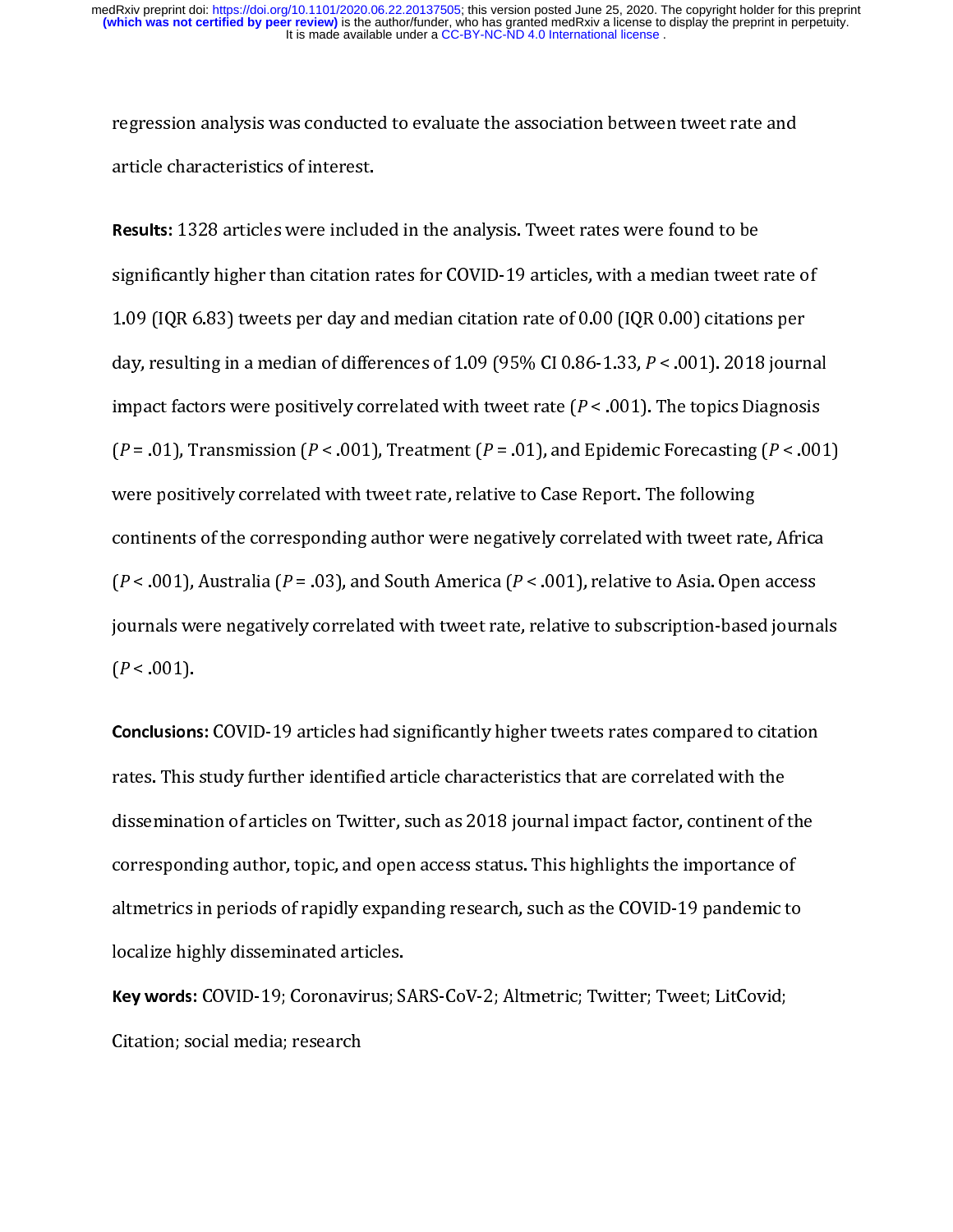## Introduction

In Premiers Premiers in Premiers in Multiply States in the premiers of the anovel<br>coronavirus of the *Orthocoronavirinae* subfamily (SARS-CoV-2) [1,2]. SARS-CoV-2 is read<br>capable of transmission between human hosts, and is coronavirus of the *Orthocoronavirinae* subfamily (SARS-CoV-2) [1,2]. SARS-CoV-2 is readi<br>capable of transmission between human hosts, and is associated with a range of clinical<br>severity from mild respiratory symptoms to s capable of transmission between human hosts, and is associated with a range of clinical<br>severity from mild respiratory symptoms to severe hypoxemic respiratory failure and<br>death [3,4]. Although originating in China, SARS-C severity from mild respiratory symptoms to severe hypoxemic respiratory failure and<br>death [3,4]. Although originating in China, SARS-CoV-2 has resulted in over 1,000,000 ca<br>of infection in 181 countries worldwide, and has severity from millions originating in China, SARS-CoV-2 has resulted in over 1,000,000 of infection in 181 countries worldwide, and has claimed the lives of over 60,000 (as of April 5<sup>th</sup>) [5]. Whereas SARS-CoV-2 refers to of infection in 181 countries worldwide, and has claimed the lives of over 60,000 (as of<br>April 5<sup>th</sup>) [5]. Whereas SARS-CoV-2 refers to the virus itself, its associated syndrome is<br>referred to as coronavirus disease (COVID of infection in 181 contained worldwide, and the little in the little country, the little countries dependence<br>referred to as coronavirus disease (COVID-19). COVID-19 has drastically impacted the l<br>of millions worldwide [5

April 5 J [5]. Whereas SARS-CoV-2 refers to the virus itself, its associated syndrome is<br>referred to as coronavirus disease (COVID-19). COVID-19 has drastically impacted the<br>of millions worldwide [5].<br>The global impact of referred to a surge of related research with over 1328<br>related articles indexed on PubMed as of March 20<sup>th</sup>, 2020 [6,7]. With the amount of<br>research being performed, streamlined and timely methods for disseminating inform The global impact of<br>related articles indexed on<br>research being performed,<br>to frontline clinicians has b<br>this, clinicians have increas<br>share, discuss, and respone articles indexed on PubMed as of March 20<sup>th</sup>, 2020 [6,7]. With the amount of<br>th being performed, streamlined and timely methods for disseminating information<br>tline clinicians has become central to providing evidence infor related articles intexed on PubMed as of March 20<sup>th</sup>, 2020 [6,7]. With the amount of<br>research being performed, streamlined and timely methods for disseminating inform<br>to frontline clinicians has become central to providin research being performed, streamlined and many include the discultuating information<br>to frontline clinicians have increasingly turned to social media platforms including Twitter, to<br>share, discuss, and respond to peer revi this, clinicians have increasingly turned to social media platforms including Twitter, to<br>share, discuss, and respond to peer reviewed studies, sometimes even before the formal<br>peer review process [8].<br>The use of social me

this, clinicians have increasingly turned to be changed the platforms including platform share, discuss, and respond to peer reviewed studies, sometimes even before the formal peer review process [8].<br>The use of social med share, and responsible performance, some that the formal community<br>peer review process [8].<br>The use of social media to disseminate knowledge among the medical community<br>not new, with Twitter serving as an important social The use of social r<br>not new, with Twitter sex<br>communication [9,10]. W w, with Twitter serving as an important social media platform for scholarly unication [9,10]. Whereas traditional citation-based metrics can track the amount of  $\frac{1}{2}$ communication [9,10]. Whereas traditional citation-based metrics can track the article media plane of social metrics of  $\mathbb{R}^2$ communication [9,100]. Whereas traditional citation-based metrics can tradition-based metrics can track the amount of  $\mathcal{C}$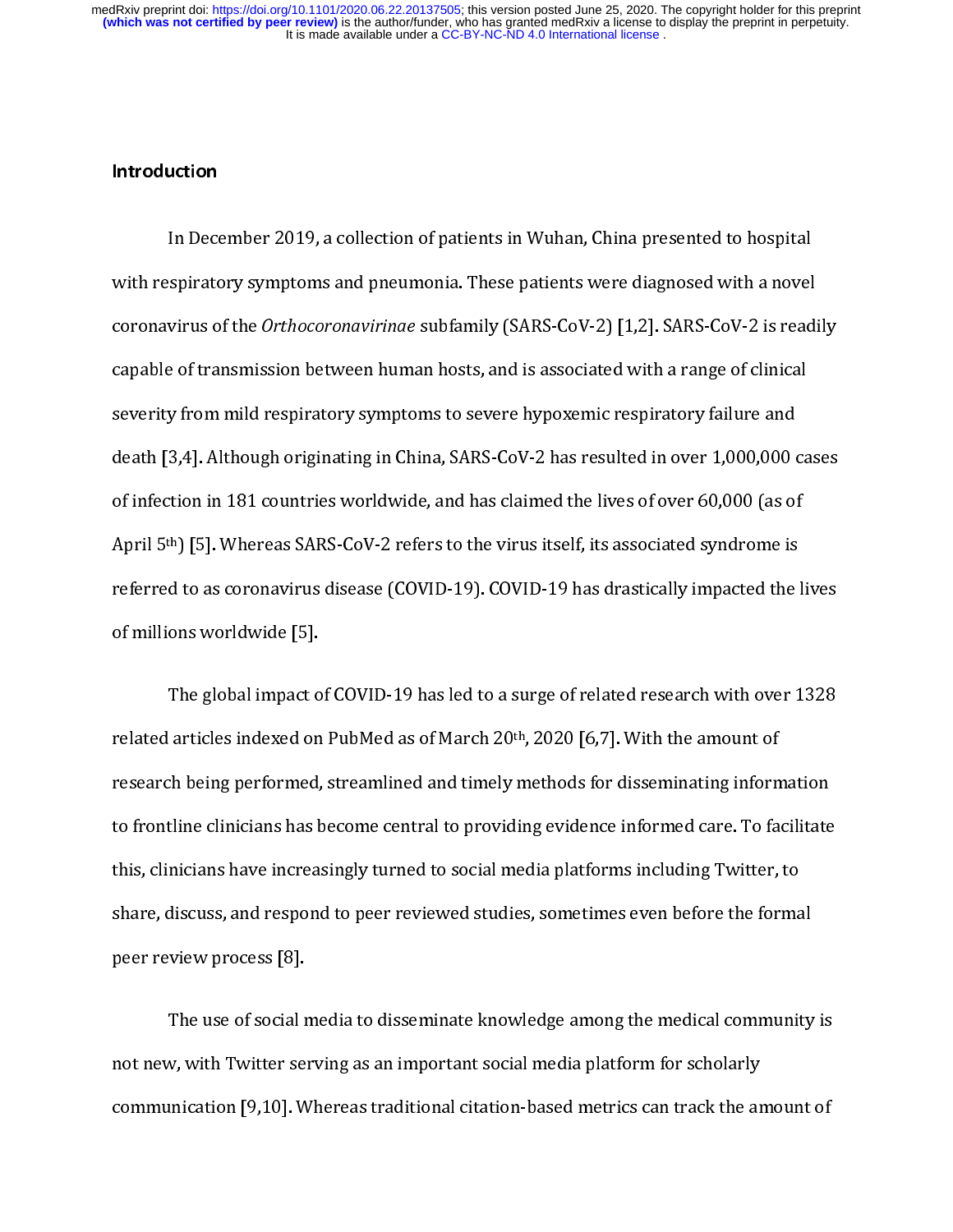the publication online across social media platforms. The online database Altmetric is a too<br>that tracks social media sharing, and then collects and displays metrics from sources<br>including Twitter and Facebook [11,12]. The f<br>that tracks social media sharing, and then collects and displays metrics from sources<br>including Twitter and Facebook [11,12]. The Altmetric database has previously been<br>interrogated to explore how variables such as study including Twitter and Facebook [11,12]. The Altmetric database has previously been<br>interrogated to explore how variables such as study discipline, number of authors, an<br>country of origin influence the number of tweets per interrogated to explore how variables such as study discipline, number of authors, an<br>country of origin influence the number of tweets pertaining to a given study [13,14] a<br>a tool to examine research dissemination. As ther country of origin influence the number of tweets pertaining to a given study [13,14] and<br>a tool to examine research dissemination. As there is a lack of correlation between<br>altmetrics and citation rates, it has been sugge country of origin influence the number of tweets pertaining to a given study  $[13,14]$  and as a lack of correlation between<br>altmetrics and citation rates, it has been suggested that twitter-based metrics reflect<br>different, altmetrics and citation rates, it has been suggested that twitter-based metrics refle<br>different, yet complementary information to traditionally used citation rates [15,16<br>Therefore, altmetrics may serve as another tool to different, yet complementary information to traditionally used citation rates [15,16].<br>Therefore, altmetrics may serve as another tool to capture the wider impact of a give<br>study [17].<br>Determining the impact and disseminat

Therefore, altmetrics may serve as another tool to capture the wider impact of a give<br>study [17].<br>Determining the impact and dissemination of research is especially important<br>the COVID-19 pandemic, as healthcare workers re Therefore, alternative and therefore, alternative as another tool to capture as another tool to capture for the<br>the COVID-19 pandemic, as healthcare workers rely on current and impactful research<br>inform practice. Tradition Dete<br>the COVID-<br>inform prace<br>as there is a<br>same limita<br>provide an VID-19 pandemic, as healthcare workers rely on current and impactful research to practice. Traditional citation metrics may fail to portray dissemination accurately e is a significant time-lag due to the publication proces the COVID-19 pandemic inform practice. Traditional citation metrics may fail to portray dissemination accurately,<br>as there is a significant time-lag due to the publication process. Altmetrics do not have the<br>same limitatio inform practice. Transmission interferency and terms process. Altmetrics do not have the same limitation, as they do not rely on the publication process, suggesting that they may provide an effective marker of research dis

as the limitation, as they do not rely on the publication process, suggesting that they may<br>provide an effective marker of research dissemination during the COVID-19 pandemic.<br>The objective of this study is to assess the i same and data of this study of the publication during the COVID-19 pandemic.<br>The objective of this study is to assess the impact of COVID-19 research articles as<br>measured by Twitter dissemination, compared to a traditional provided an empact of COVID-19 research articles<br>are assured by Twitter dissemination, compared to a traditional citation-based metric. T<br>study will also seek to determine which characteristics are associated with an artic The objective of this study is to a traditional citation-based metric. This will also seek to determine which characteristics are associated with an article's redissemination. This research serves as an important first ste measured by Twitter dissemination, compared to a traditional citation-based metric. This<br>study will also seek to determine which characteristics are associated with an article's<br>Twitter dissemination. This research serves study will also seek to determine which characteristics are associated with an article's<br>Twitter dissemination. This research serves as an important first step in understanding<br>inter dissemination. This research serves as Twitter dissemination. This research serves as an important first step in understanding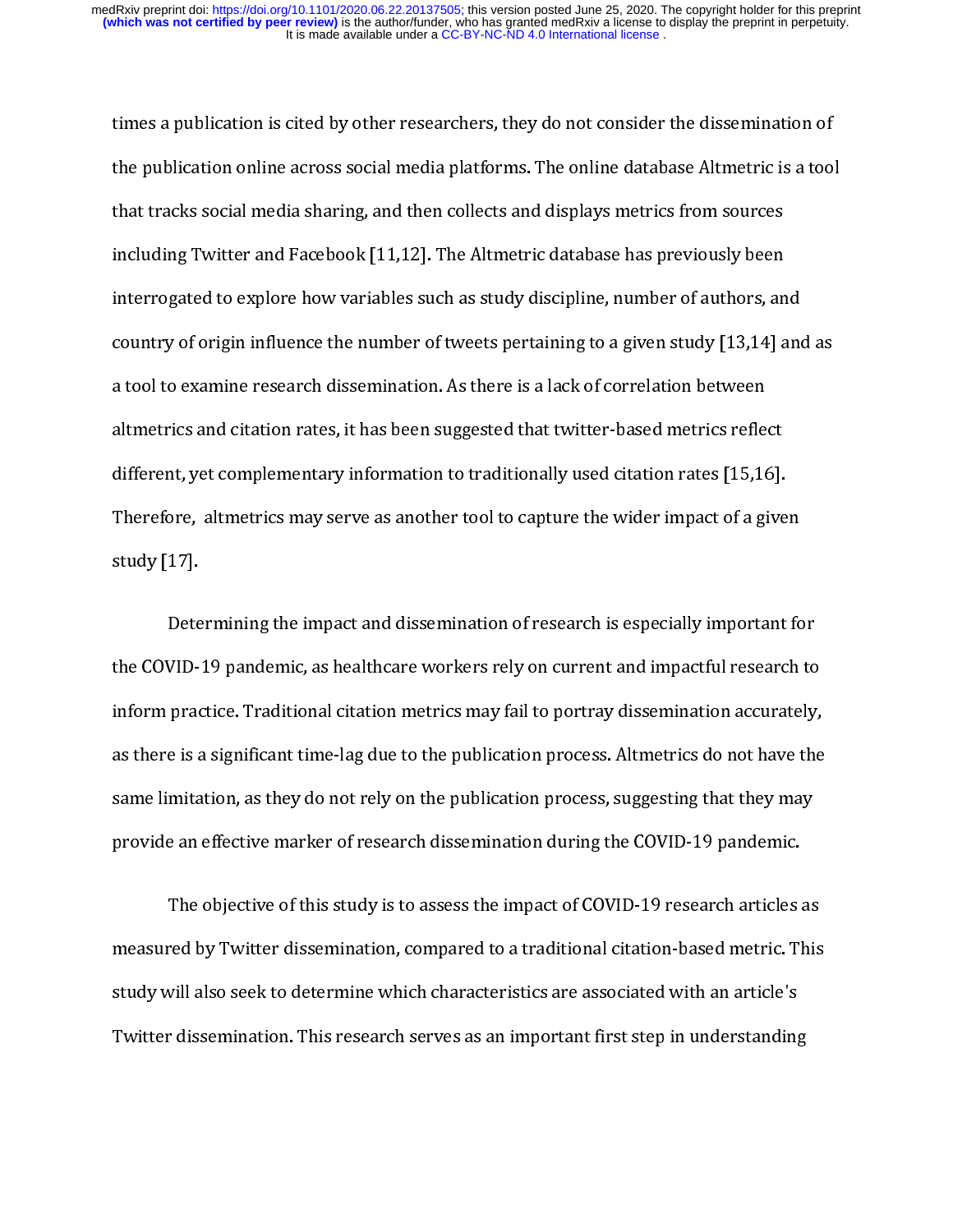modemic.<br> **Methods**<br>
Research ethics board approval for this type of research is waived at our ins<br>
The pre-specified study protocol is available on the Open Science Framework [18].<br>
Search strategy and selection pandemic<br>Methods<br>Res:<br>The pre-sp<br>Search stra:<br>LitC Search strategy and selection

Respecified study protocol is available on the Open Science Framework [18].<br>Strategy and selection<br>LitCovid [7], a curated literature hub that compiles research articles pertaining to<br>19 on a daily basis, was searched on M Search strategy and selection<br>LitCovid [7], a curated literature hub that compiles research articles pertain:<br>COVID-19 on a daily basis, was searched on March 20<sup>th</sup>, 2020 for all publications ine<br>in the database to date.

Little in a daily basis, was searched on March 20<sup>th</sup>, 2020 for all publications included<br>latabase to date. The search spanned from January 1<sup>st</sup>, 2020 to March 19<sup>th</sup>, 2020.<br>Two investigators (NF [second-year medical stud COVID-19 on a daily basis, was searched on March 20 , 2020 for all publications included<br>in the database to date. The search spanned from January 1st, 2020 to March 19<sup>th</sup>, 2020.<br>Two investigators (NF [second-year medical in the database to date. The search spanned from January 1-7, 2020 to March 19th, 2020.<br>Two investigators (NF [second-year medical student] and ZH [third-year medical<br>student]) independently screened each of the retrieved The independently screened each of the retrieved articles full-text for potential<br>time. Articles were included if they discussed the novel SARS-CoV-2, or its associate<br>me COVID-19. Articles were excluded if they were retra

### Data collection

relevance. Articles were included if they discussed the novel SARS-CoV-2, or its associ<br>syndrome COVID-19. Articles were excluded if they were retracted.<br>Data collection<br>One investigator (ZH) extracted article title, autho relevance COVID-19. Articles were excluded if they were retracted.<br>
Data collection<br>
One investigator (ZH) extracted article title, authorship, publication date, continent<br>
of corresponding author, and topic from LitCovid. System COVID-19. Articles were extended in the set of the contract were positional one investigator (ZH) extracted article title, authorship, publical of corresponding author, and topic from LitCovid. Two investigators wea of corresponding author, and topic from LitCovid. Two investigators (NF and SW [second<br>year medical student]) extracted the 2018 journal impact factor and open access status<br>from Clarivate Analytics Journal Citation Report of corresponding and the theory and the topical authority in the theory (or and the product parametical student) extracted the 2018 journal impact factor and open access status from Clarivate Analytics Journal Citation Rep from Clarivate Analytics Journal Citation Reports. Two investigators (SK [second year medical student], AK [fourth year mathematics student]) extracted the number of citation<br>from the Web of Science (on March 23, 2020). O from the Web of Science (on March 23, 2020). One investigator (ZH) used Altmetric to<br>from the Web of Science (on March 23, 2020). One investigator (ZH) used Altmetric to<br>derive the number of tweets made about an article (o medical student,  $\mu$  and  $\mu$  and  $\mu$  and  $\mu$  and  $\mu$  and  $\mu$  and  $\mu$  and  $\mu$  and  $\mu$  and  $\mu$  and  $\mu$  and  $\mu$  and  $\mu$  and  $\mu$  and  $\mu$  and  $\mu$  and  $\mu$  and  $\mu$  and  $\mu$  and  $\mu$  and  $\mu$  and  $\mu$  and  $\mu$  an derive the number of tweets made about an article (on March 23, 2020). Article DOIs w<br>derive the number of tweets made about an article (on March 23, 2020). Article DOIs w derive the number of tweets made about an article (on March 23, 2020). Article DOIs were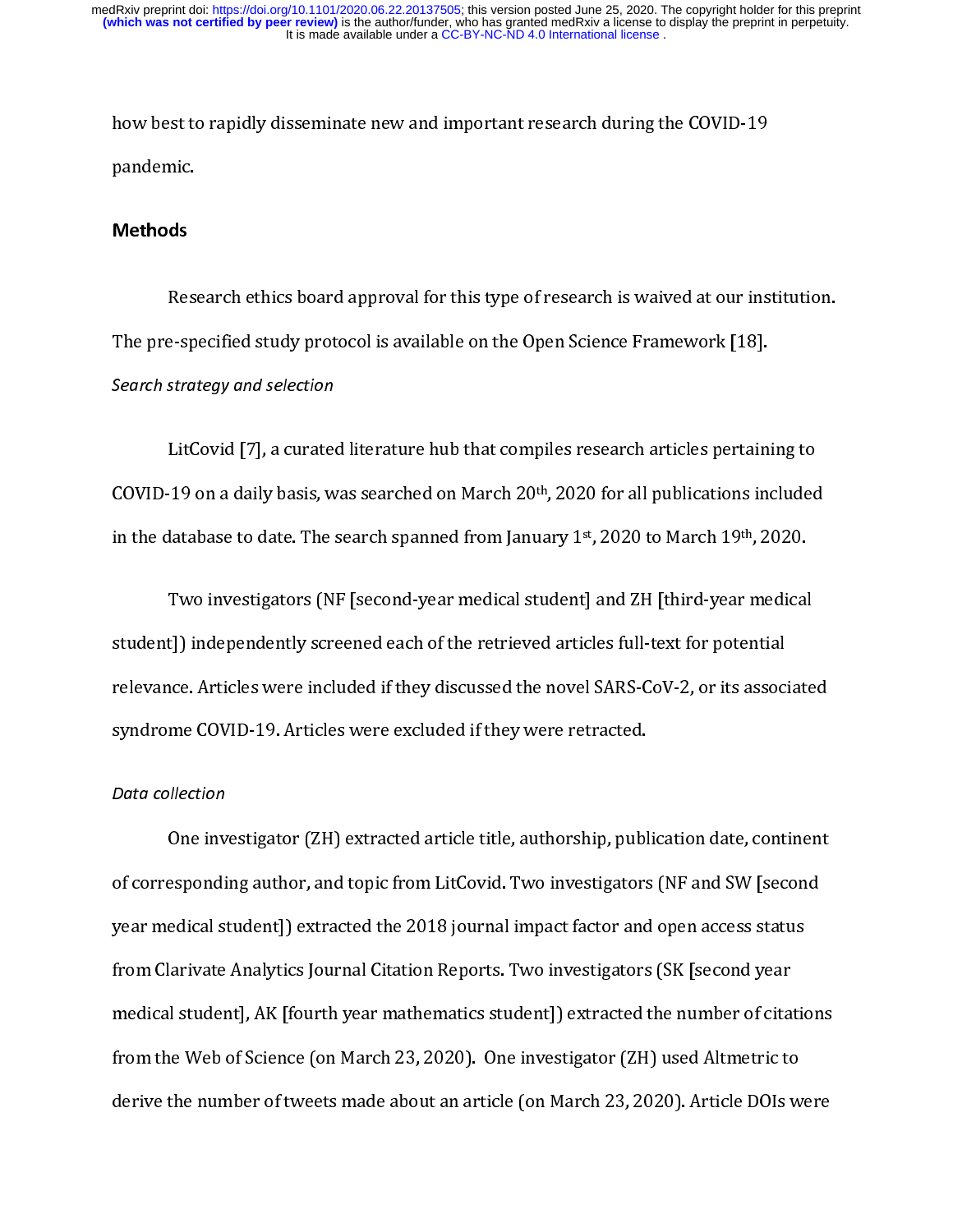article title was used to search in Altmetric Explorer. All extractions were done<br>independently, in single.<br>Missing information was recorded as "not reported". Default values were assigne<br>in cases where the complete public independently, in single.<br>
Missing information was recorded as "not reported". Default values were<br>
in cases where the complete publication date was not available: in cases where<br>
publication was unavailable, the first of Missing information<br>in cases where the compl<br>publication was unavaila<br>listed on Clarivate Analyt<br>0, and citation value of 0<br>continents listed, the firs<br>Data analysis in cases where the complete publication date was not available: in cases where the day of<br>publication was unavailable, the first of the month was assigned as default. For journals no<br>listed on Clarivate Analytics Journal C publication was unavailable, the first of the month was assigned as default. For journals no<br>listed on Clarivate Analytics Journal Citation Reports or Web of Science, an impact factor of<br>0, and citation value of 0 were ass publication was unauthority and distributed as property or Web of Science, an impact factor of<br>0, and citation value of 0 were assigned, respectively. For articles with multiple topics or<br>continents listed, the first liste 0, and citation value of 0 were assigned, respectively. For articles with multiple topics or<br>
continents listed, the first listed topic or continent was taken.<br>
Data analysis<br>
A sign test was used to compare the tweet rat

### Data analysis

continents listed, the first listed topic or continent was taken.<br>
Data analysis<br>
A sign test was used to compare the tweet rate and citation rate per day for each<br>
article. Significance was defined as p-value less than or Data analysis<br>
A sign test was used to compare the tweet rate and cita<br>
article. Significance was defined as p-value less than or equal t<br>
A negative binomial regression analysis was conducted<br>
between tweet rate and artic A significance was defined as p-value less than or equal to 0.05.<br>
A negative binomial regression analysis was conducted to evaluate the associatio<br>
between tweet rate and article characteristics of interest: 2018 journal article. Significance was defined as p-value less than or equal to the order<br>A negative binomial regression analysis was conducted to eval<br>between tweet rate and article characteristics of interest: 2018 journa<br>(median spl A negative binomial regression analysis was continued to evaluate in the association<br>in tweet rate and article characteristics of interest: 2018 journal impact factors<br>in split), journal open access status (open access and (median split), journal open access status (open access and subscription-based), topic<br>(General Info, Mechanism, Diagnosis, Transmission, Treatment, Prevention, Epidemic<br>Forecasting, and Case Report), and continent of corr (General Info, Mechanism, Diagnosis, Transmission, Treatment, Prevention, Epidemic<br>Forecasting, and Case Report), and continent of corresponding author (Africa, Australi<br>Europe, North America, South America, and Asia), sta Forecasting, and Case Report), and continent of corresponding author (Africa, Australi<br>Europe, North America, South America, and Asia), starting from the date of publication<br>March 23<sup>rd</sup>, 2020. Positive and negative regres Forecasting, and Case Report), and Castinate Process product (Case Report), such any<br>Europe, North America, South America, and Asia), starting from the date of publication to<br>March 23<sup>rd</sup>, 2020. Positive and negative regre Europe, March 23rd, 2020. Positive and negative regression coefficients were calculated to evaluat<br>the associations between a specific article characteristic of interest and tweet rate.<br>Predictive Mean Matching imputation March 23<sup>13</sup>, 2020. Positive and negative regression coefficients were calculated to evaluate<br>the associations between a specific article characteristic of interest and tweet rate.<br>Predictive Mean Matching imputation was p Predictive Mean Matching imputation was performed for 3 variables (open access s<br>continent of corresponding author, and topic of article) with a total missingness pro<br>continent of corresponding author, and topic of article Frequency of  $\frac{1}{2}$  continent of corresponding author, and topic of article) with a total missingness proportion<br>continent of corresponding author, and topic of article) with a total missingness proportion<br>of access st continent of corresponding author, and topic of proton article) with a total missingness proportion.<br>The corresponding and the corresponding of articles in the corresponding of the corresponding of the corresponding of the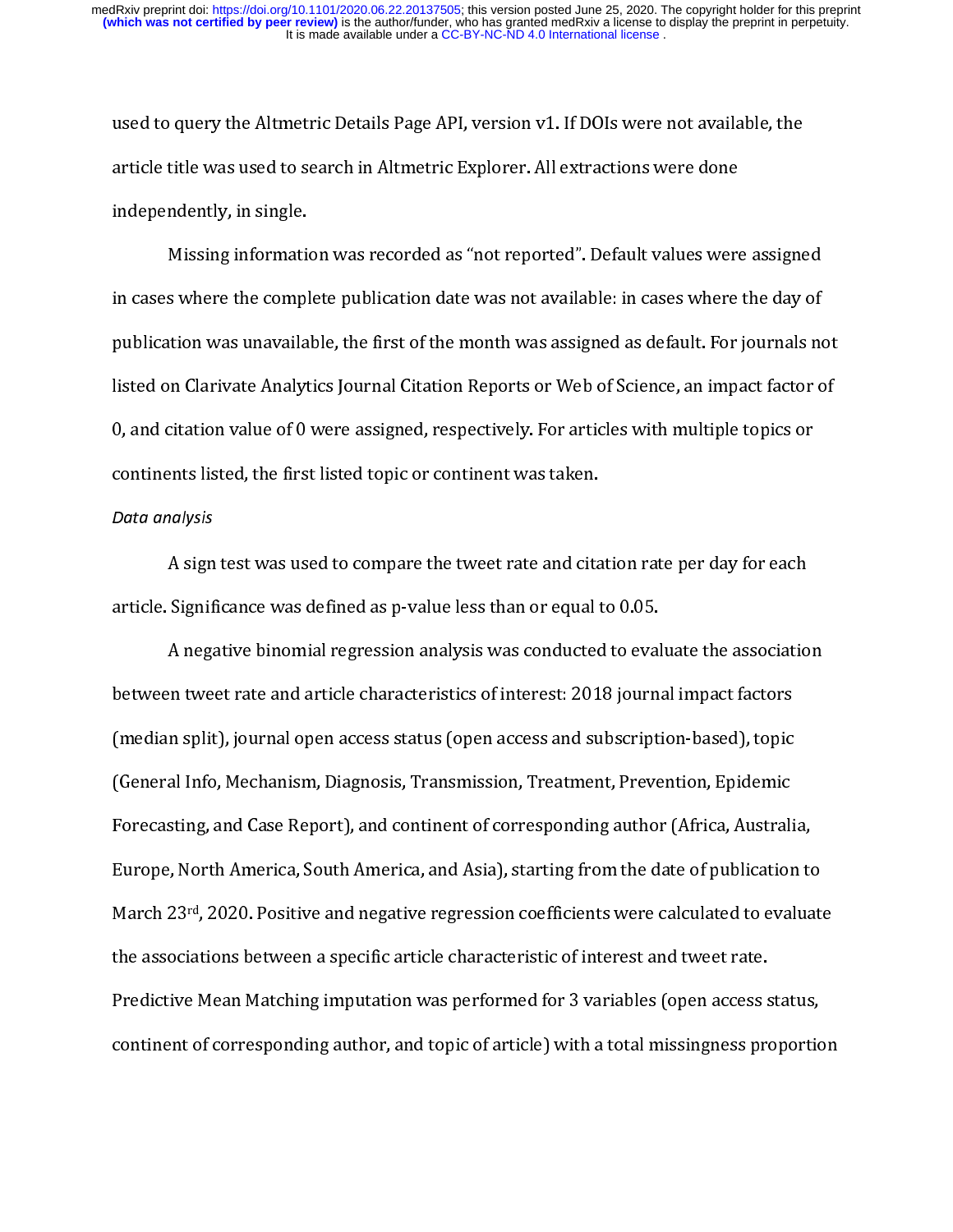package in R [19–22].<br>Using R software for analysis (version 3.6.3, R Foundation for Statistical<br>Computing), the p-values for the association of the variables of interest with tweet ra<br>were obtained by means of likelihood package in R Software<br>Computing), the p-valu<br>were obtained by mea<br>of 0.05 was used as the<br>Results Computing), the p-values for the association of the variables of interest with two<br>were obtained by means of likelihood ratio testing with a chi-squared mode, who<br>of 0.05 was used as the threshold for significance.<br>Results EV and the p-values of the p-values of the p-values of 0.05 was used as the threshold for significance.<br> **Results**<br> **Results**<br> **Results**<br>
The search of the LitCovid database yielded 1328 articles. All articles fulfilled th

### Article selection

of 0.05 was used as the threshold for significance.<br> **Results**<br>
Article selection<br>
The search of the LitCovid database yielded 1328 articles. All articles fulfilled the<br>
inclusion and exclusion criteria. Results<br>Article selection<br>The search of the LitCovid database yielded<br>inclusion and exclusion criteria.<br>Article characteristics

### Article characteristics

Inclusion and exclusion criteria.<br>
Article characteristics<br>
The included article characteristics are presented in Table 1. Publication dates<br>
ranged from January 1st, 2020 to March 19th, 2020. Exact publication dates were Article characteristics<br>
The included article chara<br>
ranged from January 1st, 2020 to<br>
for 1314 articles (98.94%) and c<br>
LitCovid database, a single topic<br>
were listed for 148 articles (97.21%) from January 1<sup>st</sup>, 2020 to March 19<sup>th</sup>, 2020. Exact publication dates were avails<br>4 articles (98.94%) and default days were assigned to 14 articles (1.05%). On t<br>6 d database, a single topic was listed for 1180 articles ranged from January 1<sup>st</sup>, 2020 to March 19<sup>th</sup>, 2020. Exact publication dates were available<br>for 1314 articles (98.94%) and default days were assigned to 14 articles (1.05%). On the<br>LitCovid database, a single topic was Effective Control of the Control of the Control of the Control of the Control of the Control of the Control of the Control of the Control of the Control of the Control of the Control of the Control of the Control of the Co Were listed for 148 articles (97.21%) and multiple were listed for 37 articles (2.79%). The<br>
included articles were published in 326 journals, with a median impact factor of 3.73.<br>
Table 1: Summary characteristics of incl

| listed for 1291 articles (97.21%) and multiple were listed for 37 articles (2.79%). The<br>included articles were published in 326 journals, with a median impact factor of 3.73.<br>Table 1: Summary characteristics of included articles.<br>Number of<br>Median number Median citatior<br>Median<br>Median tweet<br>number of<br>articles<br>rate/day<br>of citations<br>rate/day<br>(%)<br>tweets (IQR)<br>[IQR]<br>[IQR]<br>(IQR)<br>1328 (100)<br>1.09(6.83)<br>0.00(0.00)<br>0.00(0.00)<br>Total articles<br>22.00 |  |  |  |  |  |  |  |
|---------------------------------------------------------------------------------------------------------------------------------------------------------------------------------------------------------------------------------------------------------------------------------------------------------------------------------------------------------------------------------------------------------------------------------------------------------------------------------------------------------------------------|--|--|--|--|--|--|--|
|                                                                                                                                                                                                                                                                                                                                                                                                                                                                                                                           |  |  |  |  |  |  |  |
|                                                                                                                                                                                                                                                                                                                                                                                                                                                                                                                           |  |  |  |  |  |  |  |
|                                                                                                                                                                                                                                                                                                                                                                                                                                                                                                                           |  |  |  |  |  |  |  |
|                                                                                                                                                                                                                                                                                                                                                                                                                                                                                                                           |  |  |  |  |  |  |  |
|                                                                                                                                                                                                                                                                                                                                                                                                                                                                                                                           |  |  |  |  |  |  |  |
|                                                                                                                                                                                                                                                                                                                                                                                                                                                                                                                           |  |  |  |  |  |  |  |
|                                                                                                                                                                                                                                                                                                                                                                                                                                                                                                                           |  |  |  |  |  |  |  |
|                                                                                                                                                                                                                                                                                                                                                                                                                                                                                                                           |  |  |  |  |  |  |  |
|                                                                                                                                                                                                                                                                                                                                                                                                                                                                                                                           |  |  |  |  |  |  |  |
|                                                                                                                                                                                                                                                                                                                                                                                                                                                                                                                           |  |  |  |  |  |  |  |

Table 1: Summary characteristics of included articles.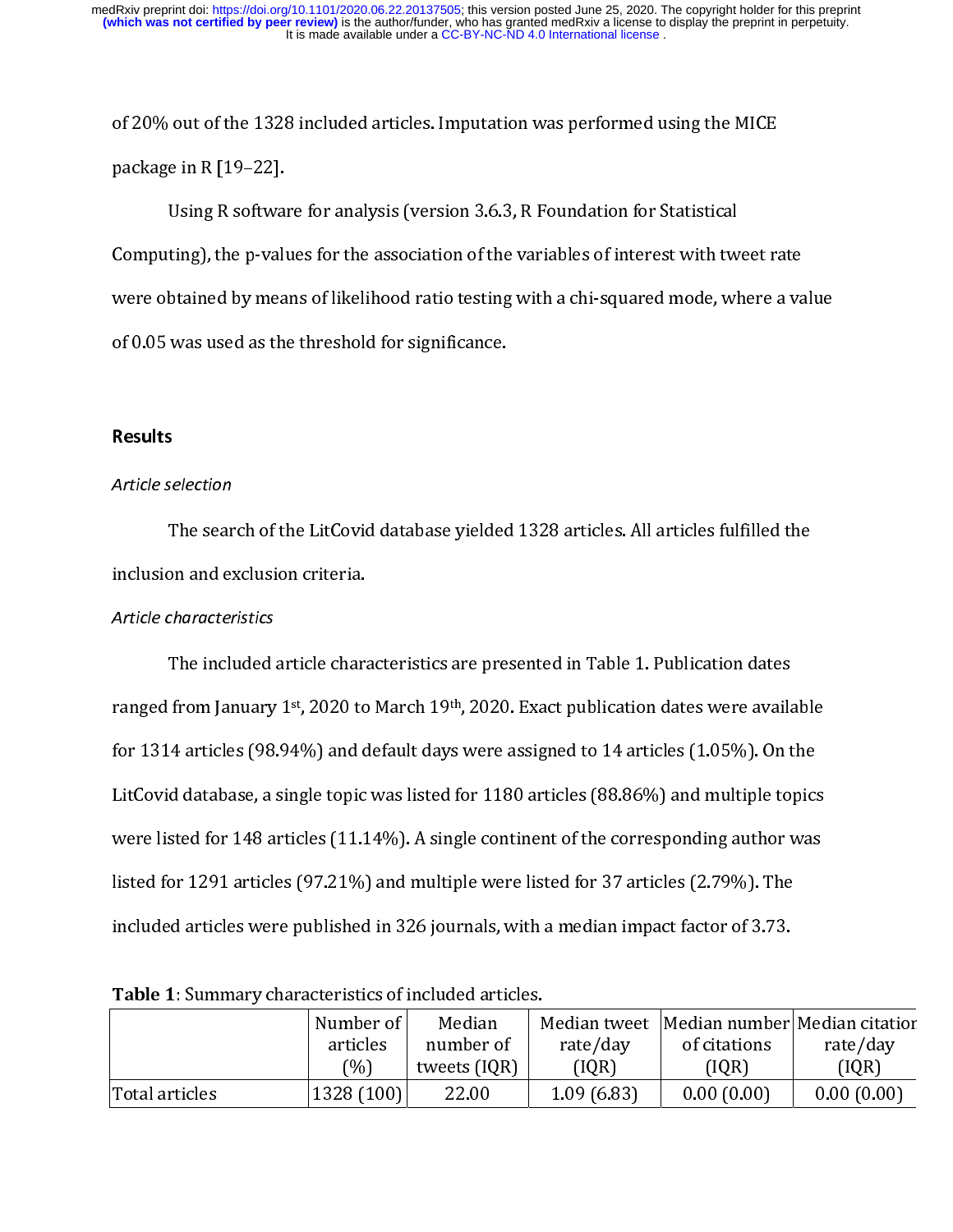|                                   |             | (120.00)                  |              |            |            |
|-----------------------------------|-------------|---------------------------|--------------|------------|------------|
| Topic                             |             |                           |              |            |            |
| General Info                      | 437 (32.91) | 34.00<br>(126.00)         | 1.33 (7.14)  | 0.00(0.00) | 0.00(0.00) |
| Mechanism                         | 240 (18.07) | 23.50<br>(149.00)         | 123 (6.33)   | 0.00(0.00) | 0.00(0.00) |
| Diagnosis                         | 68 (5.12)   | 18.00 (64.75)             | 0.98(4.77)   | 0.00(0.00) | 0.00(0.00) |
| Transmission                      | 78 (5.87)   | 46.00<br>(263.25)         | 1.45 (11.96) | 0.00(0.00) | 0.00(0.00) |
| Treatment                         | 233 (17.55) | 10.00<br>(101.00)         | 0.56(5.31)   | 0.00(0.00) | 0.00(0.00) |
| Prevention                        | 1(0.00)     | 3.00(0.00)                | 0.43(0.00)   | 0.00(0.00) | 0.00(0.00) |
| Case report                       | 71 (5.35)   | 13.00 (60.50)             | 0.62(3.65)   | 0.00(0.00) | 0.00(0.00) |
| Epidemic forecasting              | 65 (4.89)   | 13.00<br>(168.00)         | 0.80(6.30)   | 0.00(0.00) | 0.00(0.00) |
| Not Reported                      |             | 135 (10.17) 15.00 (88.00) | 1.55 (9.27)  | 0.00(0.00) | 0.00(0.00) |
| Open access status                |             |                           |              |            |            |
| Open access                       |             | 152 (11.45) 17.00 (79.00) | 0.80(4.40)   | 0.00(0.00) | 0.00(0.00) |
| Subscription-based                | 901 (67.85) | 44.00<br>(214.00)         | 200 (9.93)   | 0.00(0.00) | 0.00(0.00) |
| Not Reported                      | 275 (20.71) | 2.00(9.50)                | 0.09(0.34)   | 0.00(0.00) | 0.00(0.00) |
| Continent of corresponding author |             |                           |              |            |            |
| Asia                              | 761 (57.30) | 13.00 (81.75)             | 0.62(4.09)   | 0.00(0.00) | 0.00(0.00) |
| Australia                         | 25 (1.88)   | 10.00<br>(115.00)         | 1.20 (9.92)  | 0.00(0.00) | 0.00(0.00) |
| Europe                            | 271 (20.41) | 43.50<br>(149.25)         | 1.86 (10.21) | 0.00(0.00) | 0.00(0.00) |
| North America                     | 219 (16.49) | 60.00<br>(302.50)         | 3.54 (13.52) | 0.00(0.00) | 0.00(0.00) |
| South America                     | 12 (0.90)   | 6.50 (11.50)              | 0.37(0.32)   | 0.00(0.00) | 0.00(0.00) |
| Africa                            | 13(1.00)    | 48.00<br>(136.00)         | 3.00(5.67)   | 0.00(0.00) | 0.00(0.00) |
| Not Reported                      | 27(2.03)    | 40.00<br>(360.50)         | 161 (7.66)   | 0.00(0.00) | 0.00(0.00) |
|                                   |             |                           |              |            |            |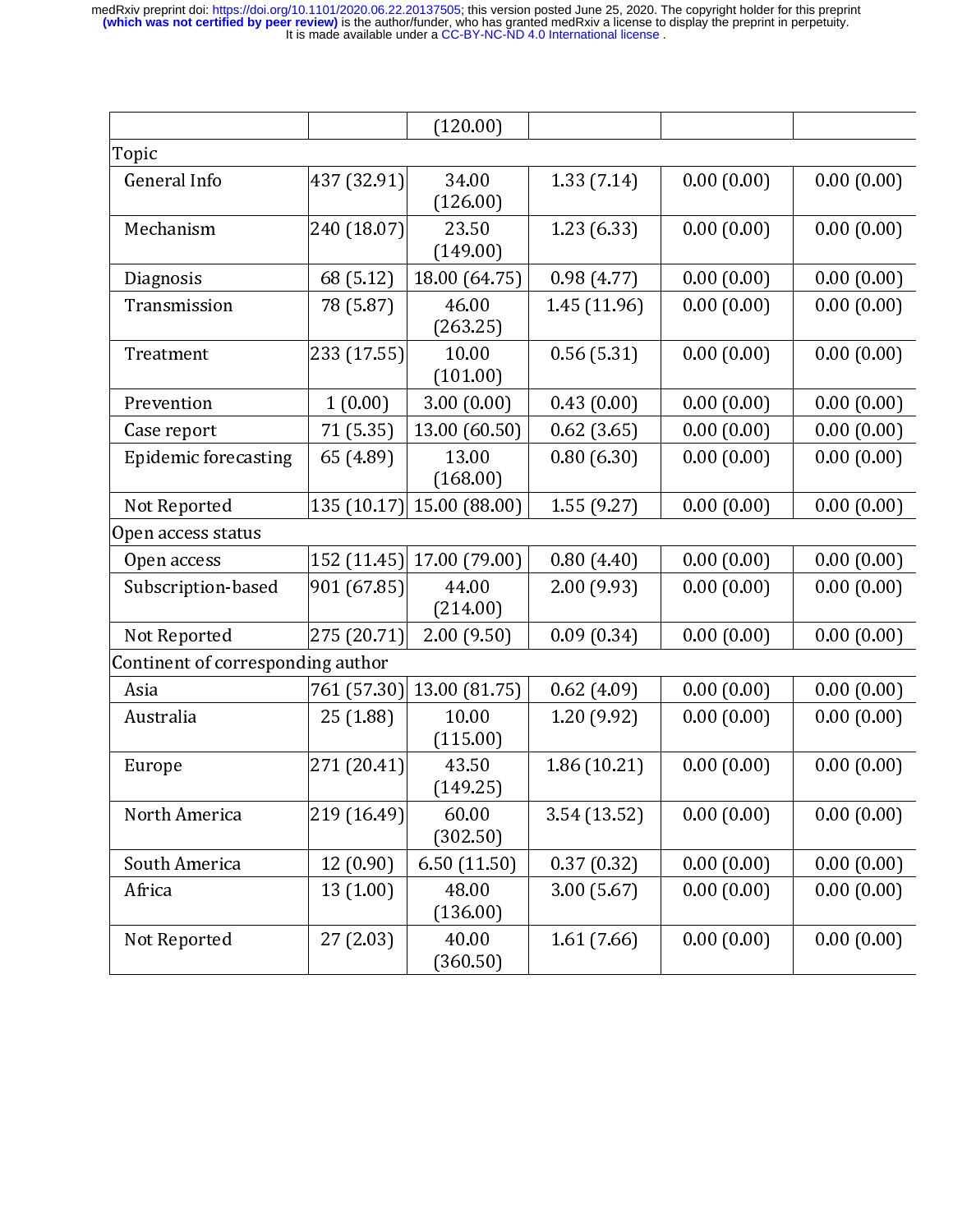### Comparison of dissemination: tweet rates versus citation rates

 $\begin{array}{c} \n\epsilon \n\end{array}$ articles, with a median tweet rate of 1.09 (IQR 6.83) tweets per day and median citation<br>rate of 0.00 (IQR 0.00) citations per day. The tweet rate ranged from 0 to 2652.67 tweets<br>per day and the citation rate ranged from rate of 0.00 (IQR 0.00) citations per day. The tweet rate ranged from 0 to 2652.67 tweets<br>per day and the citation rate ranged from 0 to 1.78 citations per day. The resulting media<br>of differences was 1.09 (95% CI 0.86-1.3

### Association of Twitter dissemination with article characteristics

rate of 0.000 (IQR 0.000) citation and the citation rate ranged from 0 to 1.78 citations per day. The resulting media:<br>of differences was 1.09 (95% CI 0.86-1.33,  $P < .001$ ).<br>Association of Twitter dissemination with article per differences was 1.09 (95% CI 0.86-1.33,  $P < .001$ ).<br>Association of Twitter dissemination with article characteristics<br>A positive association between 2018 impact factor and tweet rate was present.<br>Assessment of the asso Association of Twitter dissemination with article character and positive association between 2018 impact factors association between topic and two present for the topics Diagnosis, Epidemic Forecastin relative to Case Rep Assessment of the association between topic and tweet rate yielded a positive associat<br>present for the topics Diagnosis, Epidemic Forecasting, Transmission, and Treatment,<br>relative to Case Reports, with the largest associ The sesses for the topics Diagnosis, Epidemic Forecasting, Transmission, and Treatment,<br>relative to Case Reports, with the largest association observed in Epidemic Forecasting<br>(regression coefficient: 1.95,  $P < .001$ ). A ne present for the topics Digital Hargest association observed in Epidemic Forecasting<br>(regression coefficient: 1.95,  $P < .001$ ). A negative association was found between oper<br>access journals and tweet rate, relative to subscr regression coefficient: 1.95, *P* < .001). A negative association was found between open<br>access journals and tweet rate, relative to subscription-based journals. Further, analysis<br>the association between continent of corre (regerence of interestical and tweet rate, relative to subscription-based journals. Further, analysis<br>the association between continent of corresponding author and tweet rate found a nega<br>association for articles published access journals and territorial process formation and tweet rate found a negative<br>association for articles published in Australia, Africa, and South America, relative to those<br>published in Asia. A significant negative asso association for articles published in Australia, Africa, and South America, relative to those<br>published in Asia. A significant negative association was found between 2018 journal<br>impact factor and open access status. Regre published in Asia. A significant negative association was found between 2018 journal<br>
impact factor and open access status. Regression coefficients for the article characteristics<br>
of interest are presented in Table 2.<br> **T** 

mpact factor and open access status. Regression coefficients for the article characteriof interest are presented in Table 2.<br> **Table 2**: Negative binomial regression model evaluating the association between tween the rate From the article characteristic of the article characteristic of the article characteristic and 2018 journal impact factor, open access status, topic, and continent of corresponding. Variable categories with coefficients Table 2: Negative binomial regressinate and 2018 journal impact factor,<br>corresponding. Variable categories v<br>reference category for their respections Significance defined as  $P < .05$ <br>Variable Regression contracts in the Re The 2: The 2: Negative binomial regression coefficients indicated as "REF" were used as the reference category for their respective categorical variables.<br>
Significance defined as  $P < .05$ <br>
Variable Regression coefficient corresponding. Variable categories with coefficients indicated as "REF" were used the respective categorical variables.<br>
Significance defined as  $P < .05$ <br>
Variable Regression coefficient Standard error  $p-v$ <br>
Intercept  $1.4$ 

| 1.42<br>0.24 | Variable  | Regression coefficient | Standard error | p-value     |
|--------------|-----------|------------------------|----------------|-------------|
|              | Intercept |                        |                | ${}_{0.01}$ |
|              |           |                        |                |             |
|              |           |                        |                |             |
|              |           |                        |                |             |
|              |           |                        |                |             |
|              |           |                        |                |             |
|              |           |                        |                |             |
|              |           |                        |                |             |
|              |           |                        |                |             |
|              |           |                        |                |             |
|              |           |                        |                |             |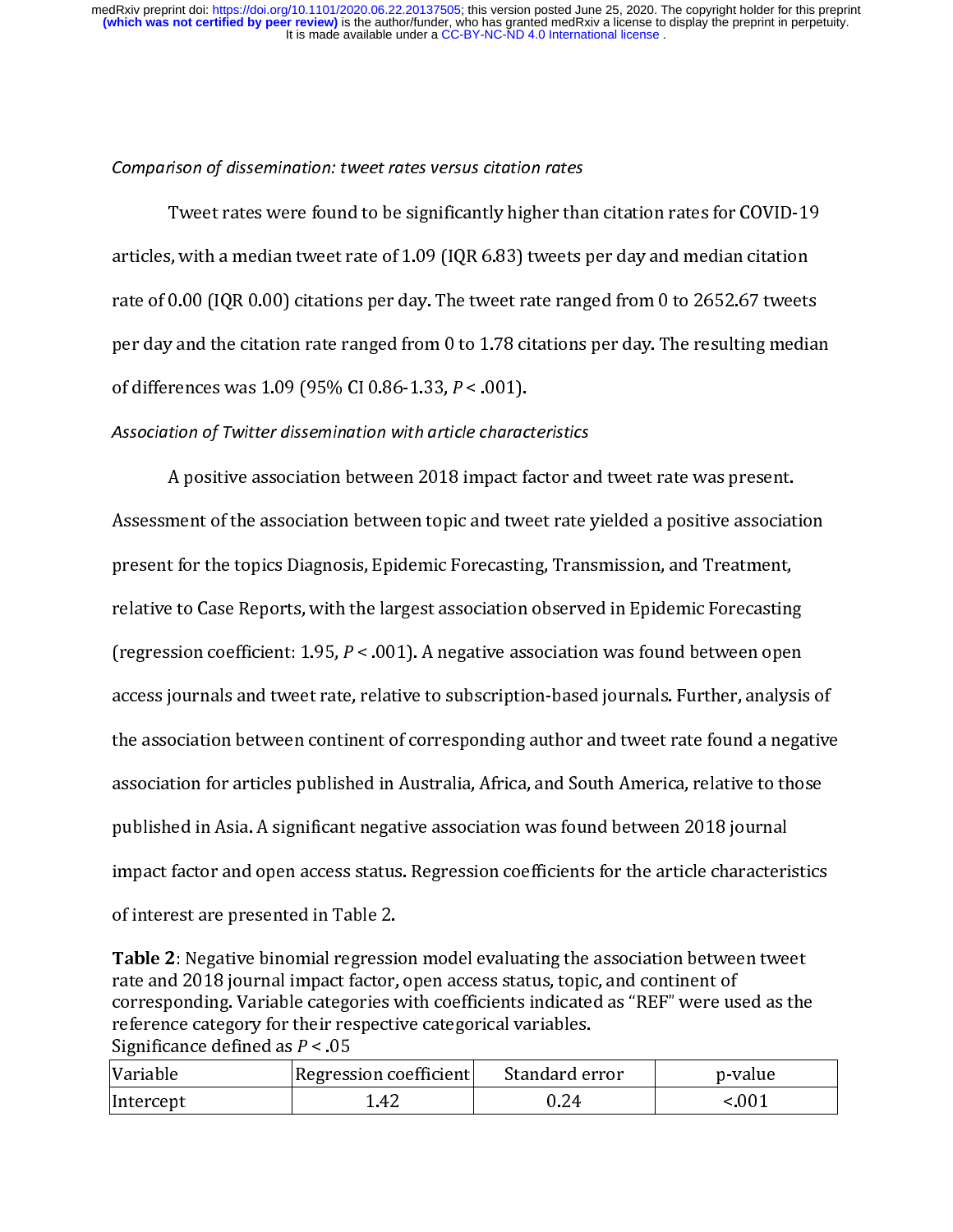| 2018 impact factor                                                                     | 2.33       | 0.13 | ${}_{0.01}$ |  |  |  |  |
|----------------------------------------------------------------------------------------|------------|------|-------------|--|--|--|--|
| Open access status                                                                     |            |      |             |  |  |  |  |
| Open access                                                                            | $-1.19$    | 0.19 | ${}_{001}$  |  |  |  |  |
| Subscription-based                                                                     | <b>REF</b> | N/A  | N/A         |  |  |  |  |
| 2018 impact factor X<br>Open access                                                    | $-0.44$    | 0.33 | .03         |  |  |  |  |
| Topic                                                                                  |            |      |             |  |  |  |  |
| General Info                                                                           | 0.32       | 0.24 | .19         |  |  |  |  |
| Mechanism                                                                              | 041        | 0.25 | .11         |  |  |  |  |
| Diagnosis                                                                              | 0.85       | 0.30 | 01          |  |  |  |  |
| Transmission                                                                           | 1.08       | 0.30 | ${}_{001}$  |  |  |  |  |
| Treatment                                                                              | 0.71       | 0.25 | 01          |  |  |  |  |
| Prevention                                                                             | $-2.17$    | 2.05 | .29         |  |  |  |  |
| <b>Epidemic Forecasting</b>                                                            | 1.95       | 0.39 | ${}_{001}$  |  |  |  |  |
| Case Report                                                                            | <b>REF</b> | N/A  | N/A         |  |  |  |  |
| Continent of corresponding author                                                      |            |      |             |  |  |  |  |
| Africa                                                                                 | $-2.18$    | 053  | ${}_{001}$  |  |  |  |  |
| Australia                                                                              | $-0.87$    | 0.39 | .03         |  |  |  |  |
| Europe                                                                                 | $-0.11$    | 0.14 | 46          |  |  |  |  |
| North America                                                                          | $-0.15$    | 0.15 | 34          |  |  |  |  |
| South America                                                                          | $-2.85$    | 0.58 | ${}_{001}$  |  |  |  |  |
| Asia                                                                                   | <b>REF</b> | N/A  | N/A         |  |  |  |  |
| <b>Discussion</b>                                                                      |            |      |             |  |  |  |  |
| The objective of this study was to compare tweet rates to citation rates for articles  |            |      |             |  |  |  |  |
| about COVID-19 that were extracted from the LitCovid database, and to identify article |            |      |             |  |  |  |  |

Nouth America<br>
South America<br>
Asia<br>
Asia<br>
Nota<br>
Nota<br>
Nota<br>
Nota<br>
Nota<br>
Nota<br>
Nota<br>
Nota<br>
Nota<br>
Nota<br>
Nota<br>
Nota<br>
Nota<br>
Nota<br>
Nota<br>
Nota<br>
Nota<br>
Nota<br>
Nota<br>
Nota<br>
Nota<br>
Nota<br>
Nota<br>
Nota<br>
Nota<br>
Nota<br>
Nota<br>
Nota<br>
Nota<br>
Nota<br> EXEMBERT MANUST THE MANUSIA<br>
Solarization<br>
Solarization<br>
The objective of this study was to compare tweet rates to citation rates for a<br>
about COVID-19 that were extracted from the LitCovid database, and to identify art<br>
c Discussion<br>The objective of this study was to compare tweet rates to citation rates for a<br>about COVID-19 that were extracted from the LitCovid database, and to identify ar<br>characteristics that correlate with the number of  $\begin{bmatrix} 1 & 1 \\ 1 & 1 \\ 1 & 1 \end{bmatrix}$  $rac{1}{3}$ The objective of the LitCovid database, and to identify article<br>teristics that correlate with the number of tweets an article receives. The tweet rate<br>and to be significantly higher that the citations rates. The number of characteristics that correlate with the number of tweets an article receives. The tweet r<br>were found to be significantly higher that the citations rates. The number of tweets an<br>article received was positively correlated w characteristics that correlate with the citations rates. The number of tweets an article received was positively correlated with 2018 journal impact factor and topic (Diagnosis, Transmission, Treatment, and Epidemic Foreca article received was positively correlated with 2018 journal impact factor and topic<br>(Diagnosis, Transmission, Treatment, and Epidemic Forecasting relative to Case Repor<br>) (Diagnosis, Transmission, Treatment, and Epidemic Forecasting relative to Case Rep<br>
1918 journal in particular factor and topical intervals of the Case Rep<br>
2018 journal in particular factor and topical intervals of the Ca (Diagnosis) Transmission, Transmission, Transmission, Transmission, Transmission, Transmission, Transmission,<br>The Case Report of Case Report of the Case Report of Case Report of the Case Report of the Case Report of the<br>Th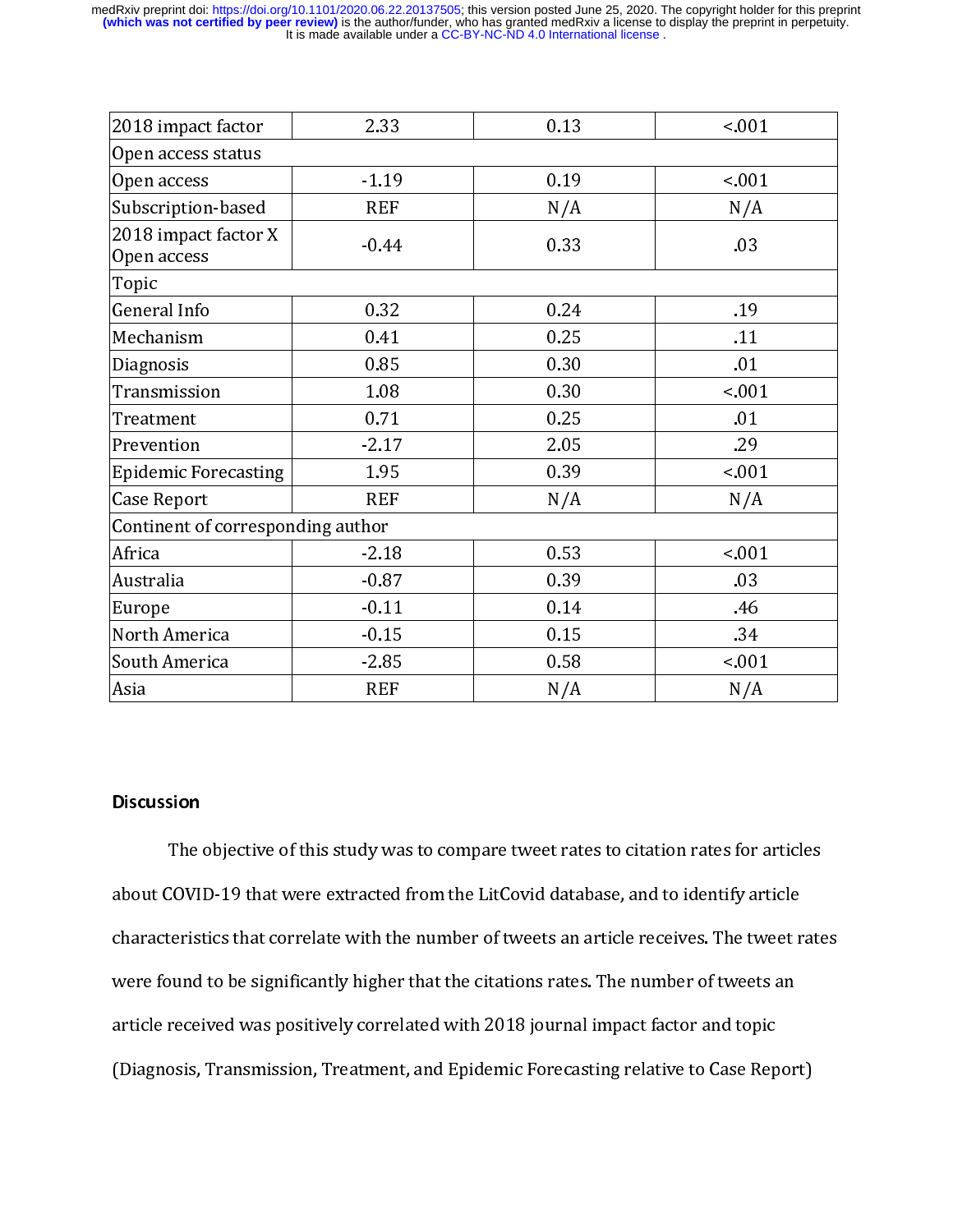journals) and the continent of the corresponding author (Africa, Australia, and South<br>America, relative to Asia).<br>A significant difference was found between the tweet and citation rate. This resul<br>in accordance with previo journals)<br>
America, relative to Asia).<br>
A significant difference was found between the tweet and citation rate. This re<br>
in accordance with previously described literature from Haustein et. al. which found at<br>
of associati A significant differe<br>
in accordance with previou<br>
of association between two<br>
sciences and from Costas e<br>
rates from different discip<br>
different and supplementa<br>
article dissemination analy rdance with previously described literature from Haustein et. al. which found a lack<br>ciation between tweets [15] and citation rates for journal articles in the biomedical<br>s and from Costas et. al. showing a weak correlatio for association between tweets [15] and citation rates for journal articles in the biomedical<br>sciences and from Costas et. al. showing a weak correlation between tweets and citation<br>rates from different disciplines indexed of associated from Costas et. al. showing a weak correlation between tweets and citation<br>rates from different disciplines indexed from Web of Science [16]. Thus, altmetrics provide<br>different and supplementary information t science [16]. Thus, altmetrics provided interests and from Web of Science [16]. Thus, altmetrics provided internal supplementary information to previously used citation based metrics for article dissemination analysis. Fur different and supplementary information to previously used citation based metrics for<br>article dissemination analysis. Further, the lack of association demonstrates that during the<br>COVID-19 pandemic, citation rates are not and substitute and supplementary information to performance metric and substitute to a<br>article dissemination analysis. Further, the lack of association demonstrates that during<br>COVID-19 pandemic, citation rates are not opt article dissemination analysis. Further, the latter and to quantify article dissemination due to<br>covid-19 pandemic, citation rates are not optimal to quantify article dissemination due to<br>their associated time-lag. As altm Their associated time-lag. As altmetrics do not suffer from this limitation, they are better<br>equipped to quantify dissemination of articles and provide an objective metric for<br>healthcare workers or researchers to find impa equipped to quantify dissemination of articles and provide an objective metric for<br>healthcare workers or researchers to find impactful research, as evidenced by our findin,<br>that tweet rates were significantly higher than c

equipped to quantity distribution of article and provide an opposite interferenced by our that tweet rates were significantly higher than citation.<br>A journal's 2018 impact factor was found to be positively associated with that tweet rates were significantly higher than citation.<br>
A journal's 2018 impact factor was found to be positively associated with tweet rate<br>
This is fitting as journals with higher impact factors are often exposed to l

A journal's 2018 impact factor was found to be p<br>This is fitting as journals with higher impact factors are<br>increasing the likelihood that articles published in these<br>The continent of the corresponding author was f<br>tweets A journal's 2018 impact factors are often exposed to larger audiences,<br>
fitting as journals with higher impact factors are often exposed to larger audiences,<br>
The continent of the corresponding author was found to impact t The continent of the corresponding author was found to impact the number of tweeted about.<br>The continent of the corresponding author was found to impact the number of<br>tweets with South America having the largest negative a Increasing the limitation interaction that are probable into a stream are in the number of<br>tweets with South America having the largest negative association, followed by Africa, ther<br>Australia, relative to articles publish The continuous time corresponding and to the continuous impact the number of the correction, followed by Africa,<br>iia, relative to articles published from Asia. An analysis of worldwide Twitter us<br>weet geolocation, found th Australia, relative to articles published from Asia. An analysis of worldwide Twitter usage<br>using tweet geolocation, found that Twitter has a strong prevalence in North America and<br>Europe compared to other continents with Australia, relative to article published article in analysis of worldwide charge and<br>using tweet geolocation, found that Twitter has a strong prevalence in North America and<br>Europe compared to other continents with African Europe compared to other continents with African and South American countries having<br>Europe compared to other continents with African and South American countries having Europe compared to other continents with African and South American countries having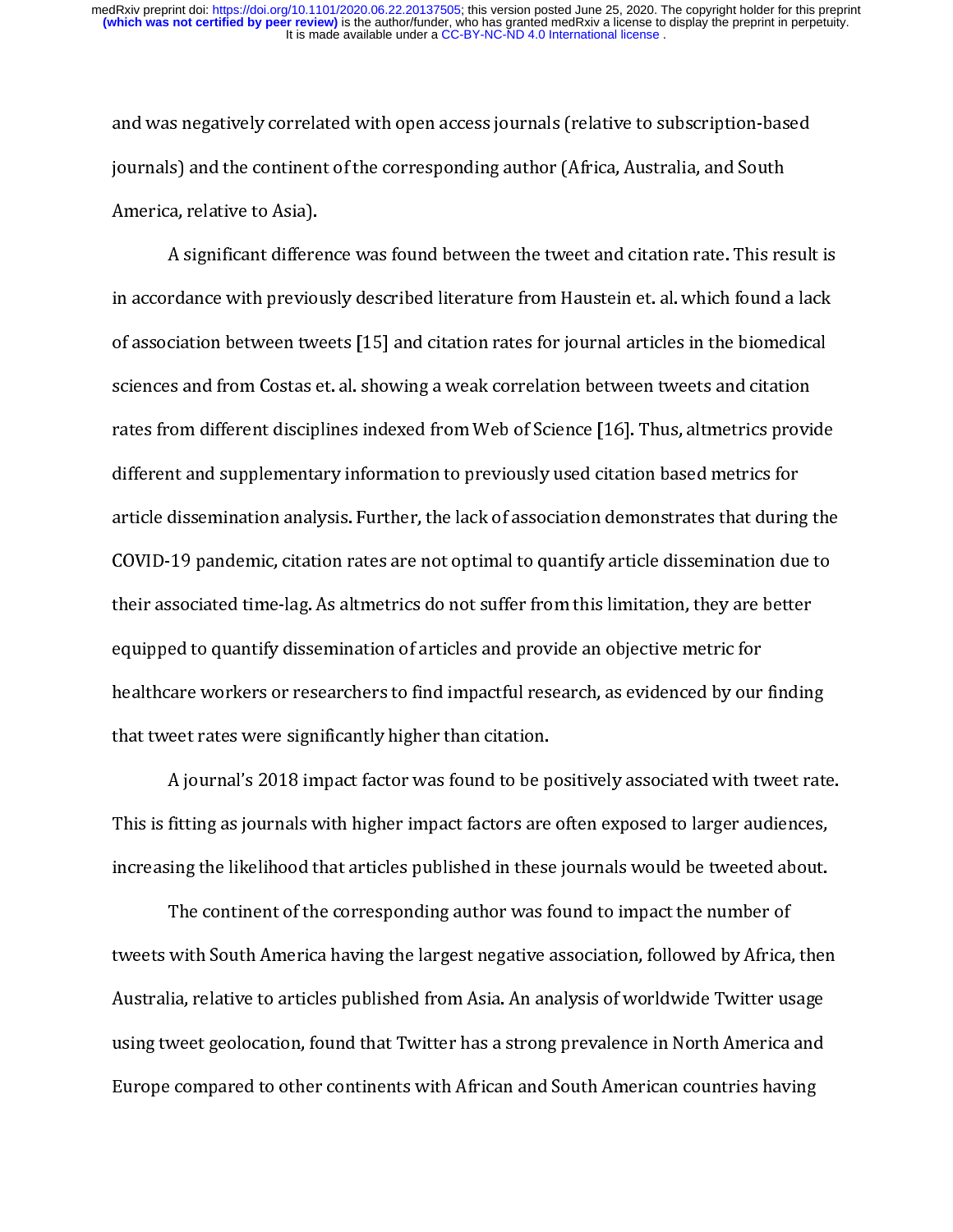with Africa and South America. There was also a lower research output, as reflected by relatively low number of articles from Africa, South America and Australia which could account for the lower number of tweets received. relatively low number of articles from Africa, South America and Australia which could<br>account for the lower number of tweets received. Similarly, Asia had the highest number of<br>articles, followed by Europe and North Ameri account for the lower number of tweets received. Similarly, Asia had the highest numbe<br>articles, followed by Europe and North America which could account for their higher<br>number of tweets. The number of tweets also followe articles, followed by Europe and North America which could account for their higher<br>number of tweets. The number of tweets also followed the progression of COVID-19 across<br>continents, with early cases surging in Asia, foll mumber of tweets. The number of tweets also followed the progression of COVID-19 a<br>continents, with early cases surging in Asia, followed by Europe, then North America.<br>Therefore, when looking at articles on social media p number of tweets, with early cases surging in Asia, followed by Europe, then North America.<br>Therefore, when looking at articles on social media platforms it is important to<br>acknowledge that the articles presented may be bi

Therefore, when looking at articles on social media platforms it is important to<br>acknowledge that the articles presented may be biased towards countries with higher<br>social media use or in general more research on the topic Therefore, and the articles presented may be biased towards countries with<br>social media use or in general more research on the topic.<br>Epidemic forecasting, Transmission, and Diagnosis had significantly high<br>tweets (compare social media use or in general more research on the topic.<br>
Epidemic forecasting, Transmission, and Diagnosis had significantly higher rate<br>
tweets (compared to General Info, Mechanism, and Prevention), relative to Case Re Epidemic forecasting, Transmission, and Diagnosis<br>tweets (compared to General Info, Mechanism, and Preven<br>This result could convey an increased interest in these top<br>resulting in increased tweet rates. Interestingly, these Epidemic forecast (compared to General Info, Mechanism, and Prevention), relative to Case Reports.<br>
sult could convey an increased interest in these topics for the COVID-19 pandemic,<br>
in increased tweet rates. Interestingl This result could convey an increased interest in these topics for the COVID-19 pandemic,<br>resulting in increased tweet rates. Interestingly, these topics had a relatively low amount<br>articles, relative to the other topics,

This resulting in increased tweet rates. Interestingly, these topics had a relatively low amount carticles, relative to the other topics, suggesting that general perceived interest in a topic and not absolute number of pub resulting in an external content results inaggly, and supplementational report<br>and not absolute number of publications could influence online dissemination.<br>Surprisingly, journals that were open access had a negative assoc and not absolute number of publications could influence online dissemination.<br>
Surprisingly, journals that were open access had a negative association of tweets<br>
compared to subscription-based journals. This finding was su Surprisingly, journals that were open access had a negative association compared to subscription-based journals. This finding was supported by the st<br>significant interaction between 2018 impact factor and open access statu Furtherm and that were penalties and a negative assemble to subscription-based journals. This finding was supported by the statistically ant interaction between 2018 impact factor and open access status in the regress Sinc example to text entering the states) channel take subscription-based in the regression model. Since journals with higher impact factor were more likely to be subscription-based articles published in subscription-based jour significant interaction between 2018 impact factor were more likely to be subscription-based,<br>articles published in subscription-based journals had an increased likelihood of Twitter<br>dissemination. It is important to note articles published in subscription-based journals had an increased likelihood of Twitter<br>dissemination. It is important to note that many prominent subscription-based journals<br>have made COVID-19 related research open acces dissemination. It is important to note that many prominent subscription-based journals<br>have made COVID-19 related research open access in an effort to improve dissemination<br>have made COVID-19 related research open access i have made COVID-19 related research open access in an effort to improve dissemination-<br>have made COVID-19 related research open access in an effort to improve disseminationhave made Covid-19 related research open access in an effort to improve dissemination to improve dissemination<br>The covid-19 related research open access in an effort to improve dissemination to improve distrements in an e<br>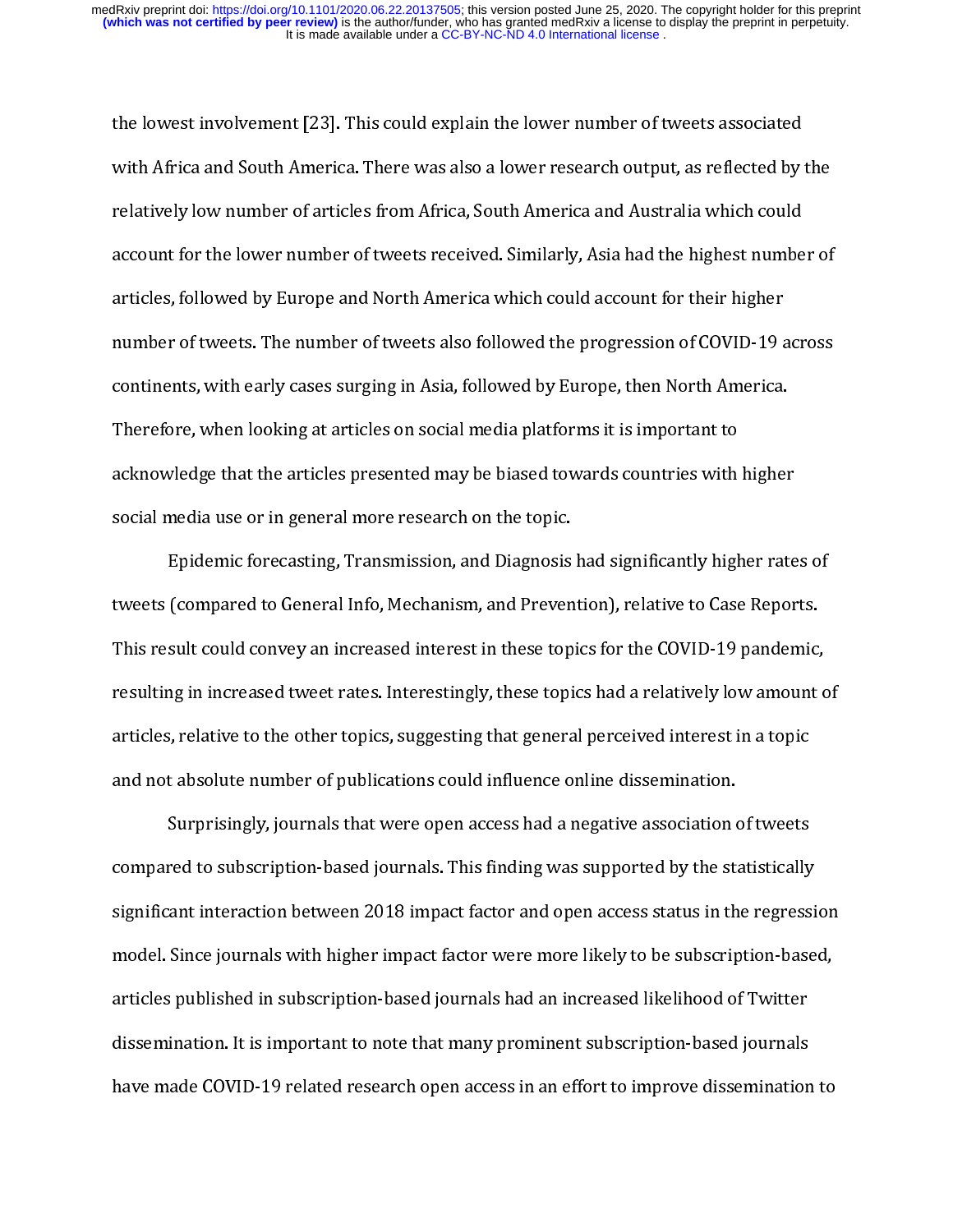readers. This could have influenced the number of tweets made about articles from

subscription-based journals.<br>There are a few limitations to this study. There may be residual confounding<br>variables that were not measured in this analysis. The authors acknowledge that sel<br>promotion (eg: authors tweeting There are a few limita<br>variables that were not meas<br>promotion (eg: authors tweet<br>an article receives; however,<br>quantify the sentiment of the<br>However, it has been found tl<br>citations in clinical trial nane es that were not measured in this analysis. The authors acknowledge that sel<br>tion (eg: authors tweeting out their own article) may influence the number of<br>cle receives; however, the extent is difficult to quantify. Further should be conducted in this area to clarify this. Also, there is a loss in precision due to the promotion and article receives; however, the extent is difficult to quantify. Further, this study did not<br>quantify the sentiment of the tweets and citations, which could provide useful information.<br>However, it has been fou an article receiver, and controls and citations, which could provide useful informatio<br>quantify the sentiment of the tweets and citations, which could provide useful informatio<br>However, it has been found that 94.8% of twee Framewore, it has been found that 94.8% of tweets linking to scientific papers and 75.85% of<br>citations in clinical trial papers were neutral [24,25]. Thus, this suggests that the majority<br>of citations and tweets within thi extrations in clinical trial papers were neutral [24,25]. Thus, this suggests that the majority<br>of citations and tweets within this study were neutral in sentiment. Further research<br>should be conducted in this area to cla conditions and tweets within this study were neutral in sentiment. Further research<br>should be conducted in this area to clarify this. Also, there is a loss in precision due to the<br>use of categorical variables such as the u should be conducted in this area to clarify this. Also, there is a loss in precision due to<br>use of categorical variables such as the use of continents instead of countries and use<br>impact factor median split instead of impa should be continents instead of countries and use of<br>impact factor median split instead of impact factor. This was used in order to get an<br>appropriate fit of the model, but loss of precision is a consequence. Similarly, th impact factor median split instead of impact factor. This was used in order to get an<br>appropriate fit of the model, but loss of precision is a consequence. Similarly, the relative<br>high proportion of missing values (20%) co

impropriate fit of the model, but loss of precision is a consequence. Similarly, the relation proportion of missing values (20%) could have impacted the robustness of the fit to the data, despite the imputation performed t appropriant fit of the model, and the model of the model fit to the data, despite the imputation performed to address this concern.<br>Research surrounding the COVID-19 pandemic is being performed at an ever<br>increasing rate. fit to the data, despite the imputation performed to address this concern.<br>
Research surrounding the COVID-19 pandemic is being performed at an ever<br>
increasing rate. This study represents a snapshot of the early research First the data, despite the impulsion performance in additional Research surrounding the COVID-19 pandemic is being performed increasing rate. This study represents a snapshot of the early research interpeating this analys Increasing rate. This study represents a snapshot of the early research into the pand<br>repeating this analysis as more research becomes available will be important to conf<br>findings. In addition, sentiment analysis (categori increasing this analysis as more research becomes available will be important to confirm<br>findings. In addition, sentiment analysis (categorizing the content of the tweets as positive<br>negative, or neutral) may be valuable t repeating this analysis are interested by the content of the tweets as positive<br>findings. In addition, sentiment analysis (categorizing the content of the tweets as positive<br>negative, or neutral) may be valuable to gain fu findings. In addition, sending and content of the two categorizing the content of tweets are predicted on the valuable to gain further insight into the content of tweets shared online for a given article. A tool known as S shared online for a given article. A tool known as SentiStrength has shown potential in<br>shared online for a given article. A tool known as SentiStrength has shown potential in shared online for a given article. A tool known as SentiStrength has shown potential in this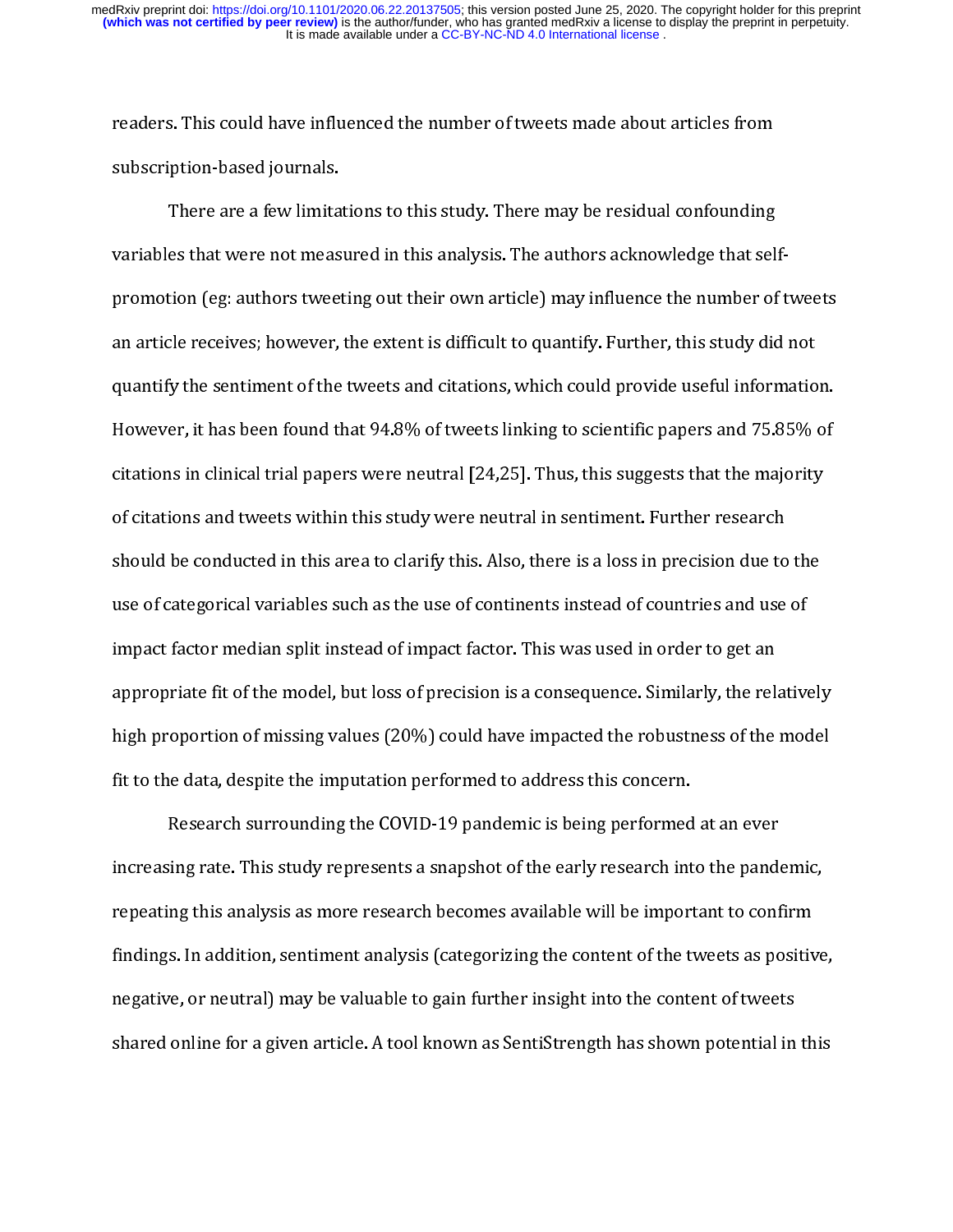type of analysis [26].<br>LitCovid provides a centralized curated hub for readers to find research related to<br>COVID-19. However, not all periods of rapidly expanding research has this same easily,<br>accessible resource. Thus, t LitCovid provi<br>COVID-19. However,<br>accessible resource. T<br>online dissemination<br>disseminated articles<br>associated lung disea<br>citation based metric COVID-19. However, not all periods of rapidly expanding research has this same easily,<br>accessible resource. Thus, the results of this study suggest that the amount of tweets, or<br>online dissemination in general by means of accessible resource. Thus, the results of this study suggest that the amount of tweets, or<br>online dissemination in general by means of altmetrics, can be used to locate highly<br>disseminated articles in other areas of rapidl by observal and dissemination in general by means of altmetrics, can be used to locate highly<br>disseminated articles in other areas of rapidly evolving research, such as the vaping-<br>associated lung disease which sporadicall online disseminated articles in other areas of rapidly evolving research, such as the vaping<br>associated lung disease which sporadically appeared in the summer of 2019 [27], wi<br>citation based metrics may fail to capture art

with 2018 journal impact factor and topic (Diagnosis, Transmission, Treatment, and citation based metrics may fail to capture article dissemination.<br> **Conclusion**<br>
This study collected data from LitCovid on articles related to COVID-19 and showe<br>
that these articles had significantly higher tweets rates **Conclusion**<br>
This study collected data from LitCovid on articles related<br>
that these articles had significantly higher tweets rates compare<br>
study also identified that the number of tweets an article receive<br>
with 2018 jo that these articles had significantly higher tweets rates compared to citation rates. This<br>study also identified that the number of tweets an article received was positively correlated<br>with 2018 journal impact factor and t tudy also identified that the number of tweets an article received was positively correlated with 2018 journal impact factor and topic (Diagnosis, Transmission, Treatment, and Epidemic Forecasting relative to Case Report) study 2018 journal impact factor and topic (Diagnosis, Transmission, Treatment, and<br>Epidemic Forecasting relative to Case Report) and was negatively correlated with open<br>access journals (relative to subscription-based jour Epidemic Forecasting relative to Case Report) and was negatively correlated with op<br>access journals (relative to subscription-based journals) and the continent of the<br>corresponding author (Africa, Australia, and South Amer Epidemic Forecast journals (relative to subscription-based journals) and the continent of the<br>corresponding author (Africa, Australia, and South America, relative to Asia). This analy<br>expands the current literature on the corresponding author (Africa, Australia, and South America, relative to Asia). Thi<br>expands the current literature on the use of altmetrics in categorizing research<br>dissemination and its practical use in periods of rapidly expands the current literature on the use of altmetrics in categorizing research<br>dissemination and its practical use in periods of rapidly expanding research, such as the<br>COVID-19 pandemic, to localize highly disseminated expanding the current discurses the current discontinuity of the COVID-19 pandemic, to localize highly disseminated articles.<br> **References**<br>
1. Zhu N, Zhang D, Wang W, Li X, Yang B, Song J, Zhao X, Huang B, Shi W, Lu R, F, disseminated articles.<br>
COVID-19 pandemic, to localize highly disseminated articles.<br>
References<br>
1. Zhu N, Zhang D, Wang W, Li X, Yang B, Song J, Zhao X, Huang B, Shi W, Lu R, Niu P, Zh<br>
F, Ma X, Wang D, Xu W, Wu G, Gao G

References<br>
1. Zhu N, Zhang D, Wang W, Li X, Yang B, Song J, Zhao X, Hu<br>
F, Ma X, Wang D, Xu W, Wu G, Gao GF, Tan W. A Novel Co 1.  $Zhu N$ ,  $F$ ,  $Ma X$ 1. F, Ma X, Wang D, Xu W, Wu G, Gao GF, Tan W. A Novel Coronavirus from Patients with F, Ma X, Wang D, Xu W, Wu G, Gao GF, Tan W. A Novel Coronavirus from Patients with F, Ma  $\mathcal{F}_\mathbf{G}$  , Ma  $\mathcal{F}_\mathbf{G}$  ,  $\mathcal{F}_\mathbf{G}$  and  $\mathcal{F}_\mathbf{G}$  are W. A novel Coronavirus from Patients with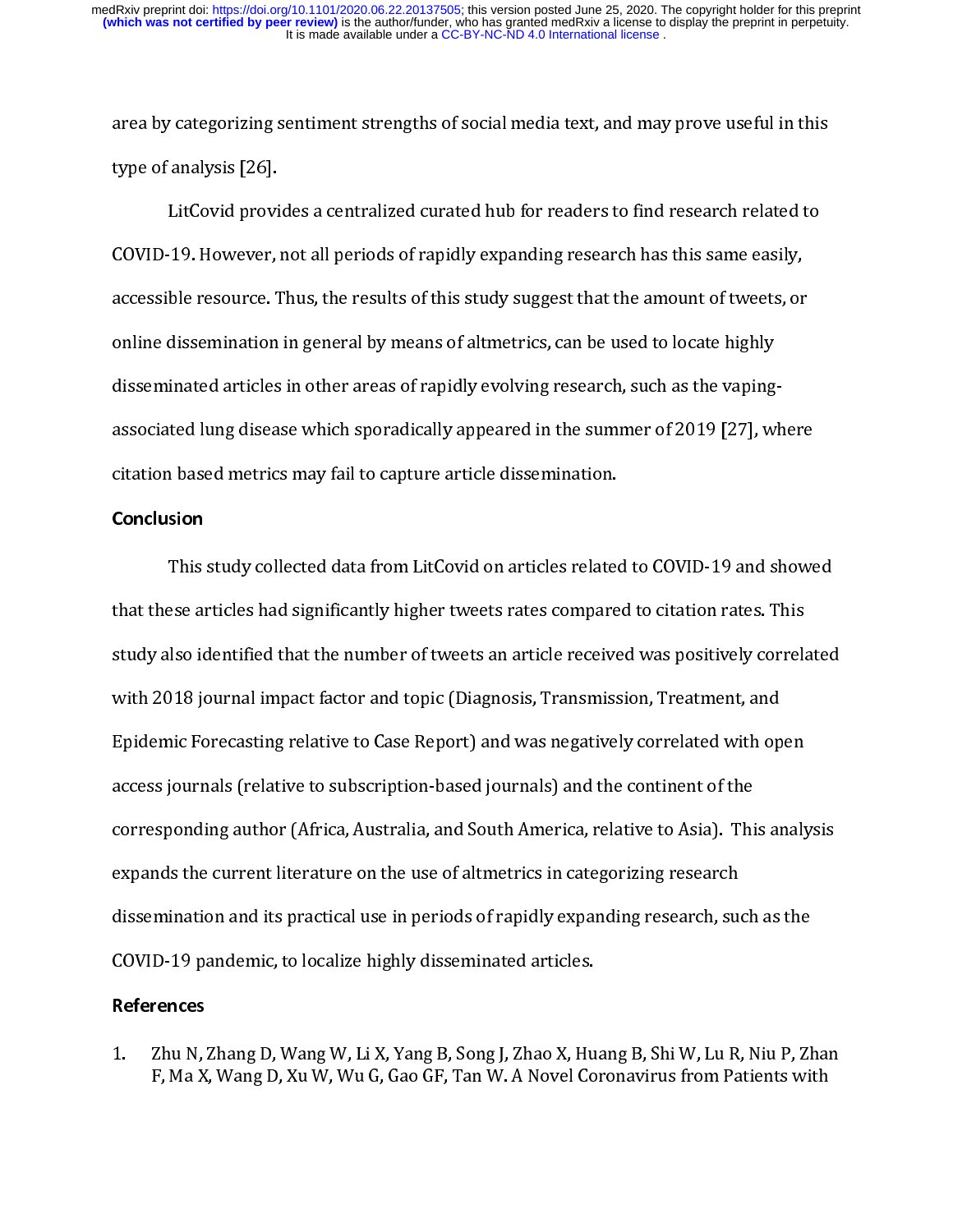- PMID:31978945<br>Gorbalenya AE, Baker SC, Baric RS, de Groot RJ, Drosten C, Gulyaeva AA,<br>Lauber C, Leontovich AM, Neuman BW, Penzar D, Perlman S, Poon LLM,<br>DV, Sidorov IA, Sola I, Ziebuhr J, Coronaviridae Study Group of the I Gorbalenya AE, B<br>Lauber C, Leonto<br>DV, Sidorov IA, So<br>Committee on Ta<br>related coronavir<br>Nature Publishin<br>Guan W, Ni Z, Hu<br>Yuen K-Y, Chen R<br>Liu Y, Hu Y, Peng<br>N. Clinical Charac<br>Feb 28;0(0):null. Lauber C, Leontovich AM, Neuman BW, Penzar D, Perlman S, Poon LLM, Samborskiy<br>DV, Sidorov IA, Sola I, Ziebuhr J, Coronaviridae Study Group of the International<br>Committee on Taxonomy of Viruses. The species Severe acute res
- DV, Sidorov IA, Sola I, Ziebuhr J, Coronaviridae Study Group of the International<br>Committee on Taxonomy of Viruses. The species Severe acute respiratory syndrome<br>related coronavirus and classifying 2019-nCoV and naming it Committee on Taxonomy of Viruses. The species Severe acute respiratory syndrelated coronavirus and classifying 2019-nCoV and naming it SARS-CoV-2. Nat Mic Nature Publishing Group; 2020 Apr;5(4):536–544. [doi: 10.1038/s4156 Nature Publishing Group; 2020 Apr;5(4):536–544. [doi: 10.1038/s41564-020-0695-z]<br>Guan W, Ni Z, Hu Y, Liang W, Ou C, He J, Liu L, Shan H, Lei C, Hui DSC, Du B, Li L, Zeng G,<br>Yuen K-Y, Chen R, Tang C, Wang T, Chen P, Xiang J Guan W, Ni Z, Hu Y, Liang W, Ou C, He J, Liu L, Shan H, Lei C, Hui DSC, Du B, Li L, Zeng G, Yuen K-Y, Chen R, Tang C, Wang T, Chen P, Xiang J, Li S, Wang J, Liang Z, Peng Y, Wei L, Liu Y, Hu Y, Peng P, Wang J, Liu J, Chen 103. Yuen K-Y, Chen R, Tang C, Wang T, Chen P, Xiang J, Li S, Wang J, Liang Z, Peng Y, Wei L,<br>
12. Liu Y, Hu Y, Peng P, Wang J, Liu J, Chen Z, Li G, Zheng Z, Qiu S, Luo J, Ye C, Zhu S, Zhong<br>
12. Clinical Characteristics o Liu Y, Hu Y, Peng P, Wang J, Liu J, Chen Z, Li G, Zheng Z, Qiu S, Luo J, Ye C, Zhu S, Zhong<br>N. Clinical Characteristics of Coronavirus Disease 2019 in China. N Engl J Med; 2020<br>Feb 28;0(0):null. PMID:32109013<br>Arentz M, Yim
- N. Clinical Characteristics of Coronavirus Disease 2019 in China. N Engl J Med; 2020<br>Feb 28;0(0):null. PMID:32109013<br>Arentz M, Yim E, Klaff L, Lokhandwala S, Riedo FX, Chong M, Lee M. Characteristics and<br>Outcomes of 21 Cri Feb 28;0(0):null. PMID:32109013<br>Arentz M, Yim E, Klaff L, Lokhandwala S, Riedo FX, Chong M, Lee M. Characteristics a<br>Outcomes of 21 Critically Ill Patients With COVID-19 in Washington State. JAMA<br>[Internet] 2020 Mar 19 [ci France 29;2011111 Priest 2012<br>Arentz M, Yim E, Klaff L, Lokhandw<br>Outcomes of 21 Critically Ill Patien<br>[Internet] 2020 Mar 19 [cited 2020<br>Coronavirus latest: confirmed case<br>Nature Publishing Group; 2020 Ap<br>Callaway E, Cyran
- Coronavirus latest: confirmed cases cross the one-million mark. Nature [Internet]<br>Nature Publishing Group; 2020 Apr 1 [cited 2020 Apr 4]; PMID:32152592
- Outcomes of 21 Critically III Patients With COVID-19 in Washington State. JAMA<br>
[Internet] 2020 Mar 19 [cited 2020 Mar 27]; PMID:32191259<br>
5. Coronavirus latest: confirmed cases cross the one-million mark. Nature [Internet [Internet] 2020 Mar 19 [cited 2020 Mar 27]; PMID:32191259<br>
Coronavirus latest: confirmed cases cross the one-million mark. Nature [Interne<br>
Nature Publishing Group; 2020 Apr 1 [cited 2020 Apr 4]; PMID:32152592<br>
Callaway E,
- 
- Coronavirus latest: confirmed cases cross the one-million mar<br>Nature Publishing Group; 2020 Apr 1 [cited 2020 Apr 4]; PMII<br>Callaway E, Cyranoski D, Mallapaty S, Stoye E, Tollefson J. The<br>in five powerful charts. Nature [In Nature Publishing Group; 2020 Apr 1 [cited 2020 Apr 4]; PMID:32152592<br>
6. Callaway E, Cyranoski D, Mallapaty S, Stoye E, Tollefson J. The coronavirus pandem<br>
in five powerful charts. Nature [Internet] Nature Publishing Gro Callaway E, Cyranoski D, Mallapaty S, Stoye E, Tollefson J. The coronavirus<br>in five powerful charts. Nature [Internet] Nature Publishing Group; 2020 M<br>2020 Mar 21]; PMID:32203366<br>Chen Q, Allot A, Lu Z. Keep up with the la in five powerful charts. Nature [Internet] Nature Publishing Group; 2020 Mar 18 [cite 2020 Mar 21]; PMID:32203366<br>
7. Chen Q. Allot A, Lu Z. Keep up with the latest coronavirus research. Nature Nature Publishing Group; 20 2020 Mar 21]; PMID:32203366<br>
Chen Q, Allot A, Lu Z. Keep up with the latest coronavirus research. Nature Nature<br>
Publishing Group; 2020 Mar 10;579(7798):193–193. PMID:32157233<br>
KupferschmidtFeb. 26 K, 2020, Pm 2:05. 'A com 2020 Mar 21]; Preservation<br>Chen Q, Allot A, Lu Z. Keep up w.<br>Publishing Group; 2020 Mar 10;<br>KupferschmidtFeb. 26 K, 2020, l<br>Coronavirus outbreak changes l<br>[cited 2020 Mar 21]. Available fi<br>https://www.sciencemag.org/n<br>rese Publishing Group; 2020 Mar 10;579(7798):193–193. PMID:32157233<br>
8. KupferschmidtFeb. 26 K, 2020, Pm 2:05. 'A completely new culture of doing research.<br>
Coronavirus outbreak changes how scientists communicate [Internet]. Sc Published Technology (1932)<br>
RupferschmidtFeb. 26 K, 2020, Pm 2:05. 'A completely new culture of c<br>
Coronavirus outbreak changes how scientists communicate [Internet].<br>
[cited 2020 Mar 21]. Available from:<br>
https://www.sci Coronavirus outbreak changes how scientists communicate [Internet]. Sci AAAS. 2020<br>
[cited 2020 Mar 21]. Available from:<br>
https://www.sciencemag.org/news/2020/02/completely-new-culture-doing-<br>
research-coronavirus-outbreak [cited 2020 Mar 21]. Available from:<br>https://www.sciencemag.org/news/2020/02/completely-new-culture-doing-<br>research-coronavirus-outbreak-changes-how-scientists<br>Sugimoto CR, Work S, Larivière V, Haustein S. Scholarly use of
- research-coronavirus-outbreak-chan<br>Fesearch-coronavirus-outbreak-chan<br>Sugimoto CR, Work S, Larivière V, Ha<br>altmetrics: A review of the literature<br>[doi: 10.1002/asi.23833]<br>Rowlands I, Nicholas D, Russell B, Car<br>research wor Sugimoto CR, Work S, Larivière V, Haustein S. Scholarly u<br>altmetrics: A review of the literature. J Assoc Inf Sci Tech<br>[doi: 10.1002/asi.23833]<br>Rowlands I, Nicholas D, Russell B, Canty N, Watkinson A.<br>research workflow. Le altmetrics: A review of the literature.] Assoc Inf Sci Technol 2017;68(9):2037-1<br>[doi: 10.1002/asi.23833]<br>10. Rowlands I, Nicholas D, Russell B, Canty N, Watkinson A. Social media use in the<br>research workflow. Learn Publ 2
- Rowlands I, Nicholas D, Ru<br>research workflow. Learn<br>Altmetric.com. "Knowledg<br>Adie E, Roe W. Altmetric:<br>metrics. Learn Publ 2013;
- 
- [doi: 10.1002/asi.23833]<br>Rowlands I, Nicholas D, Russell B, Canty N, Watkinson A. Social media use in the<br>research workflow. Learn Publ 2011;24(3):183–195. [doi: 10.1087/20110306]<br>Altmetric.com. "Knowledge Base". http://su research workflow. Learn Publ 2011;24(3):183–195. [doi: 10.1087/20110306]<br>11. Altmetric.com. "Knowledge Base". http://support.altmetric.com/knowledgebase<br>12. Adie E, Roe W. Altmetric: enriching scholarly content with artic Altmetric.com. "Knowledge Base". http://support.altmetric.com/knowledgebase<br>Adie E, Roe W. Altmetric: enriching scholarly content with article-level discussic<br>metrics. Learn Publ 2013;26(1):11–17. [doi: 10.1087/20130103] 12. Adie E, Roe W. Altmetric: enriching scholarly content with article-level discussion metrics. Learn Publ 2013;26(1):11-17. [doi: 10.1087/20130103] 12. Additional relationships scholarly content with article-level discussion are metrics. Learn Publ 2013;26(1):11–17. [doi: 10.1087/20130103] metrics. Learn Publics. Learn Publics. Learn Public 2013;<br>26.1087. [doi: 10.1087/2013]<br>26.1087. [doi: 10.1087/2013]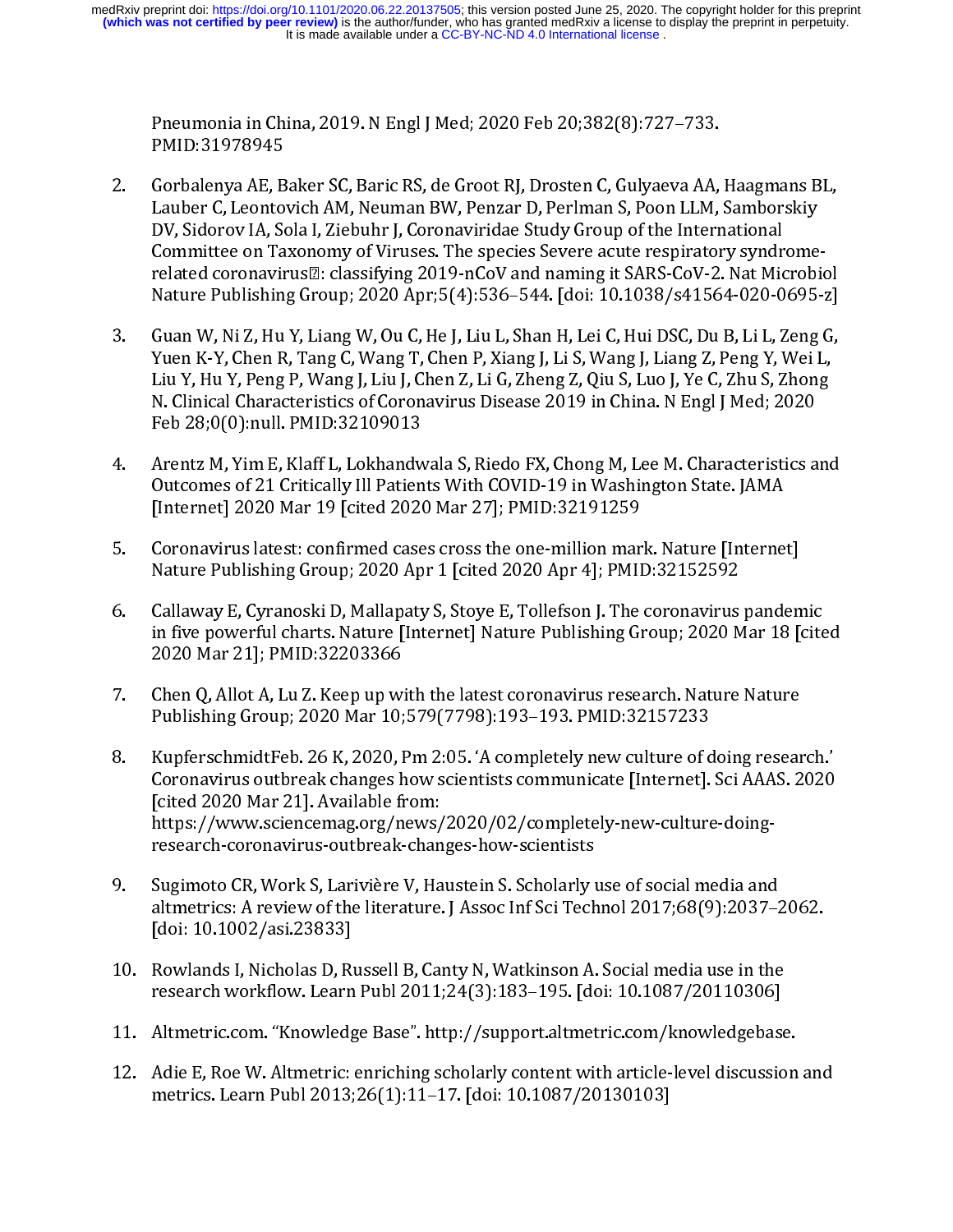- 
- Research Papers. In: Salah AA, Tonta Y, Salah A a. A, Sugimoto C, Al U, editors. Pre 2015 Istanb 15th Int Soc Scientometr Informetr Conf Leuven: Int Soc Scientomet<br>Informetrics-Issi; 2015. p. 26–36.<br>14. Haustein S. Scholar 2015 Istanb 15th Int Soc Scientometr Informetr Conf Leuven: Int Soc Scientometrics &<br>Informetrics-Issi; 2015. p. 26–36.<br>Haustein S. Scholarly Twitter Metrics. In: Glänzel W, Moed HF, Schmoch U, Thelwall M,<br>editors. Springe Informetrics-Issi; 2015. p. 26–36.<br>Haustein S. Scholarly Twitter Metrics. In: Glänzel W, Moed HF, Schmoch U, Thelwall M,<br>editors. Springer Handb Sci Technol Indic [Internet] Cham: Springer International<br>Publishing; 2019 [c Haustein S. Scholarly Twitter Meti<br>editors. Springer Handb Sci Techn<br>Publishing; 2019 [cited 2020 Mar<br>3\_28]<br>Haustein S, Peters I, Sugimoto CR,<br>analysis of tweets and citations in<br>2014;65(4):656–669. [doi: 10.100<br>Costas R, editors. Springer Handb Sci Technol Indic [Internet] Cham: Springer International<br>
Publishing: 2019 [cited 2020 Mar 21]. p. 729–760. [doi: 10.1007/978-3-030-02511-<br>
3\_28]<br>
15. Haustein S, Peters I, Sugimoto CR, Thelwall M
- Publishing: 2019 [cited 2020 Mar 21]. p. 729–760. [doi: 10.1007/978-3-030-0251<br>3\_28]<br>Haustein S, Peters I, Sugimoto CR, Thelwall M, Larivière V. Tweeting biomedicine: analysis of tweets and citations in the biomedical lite But the Vietner Computer of Computer Computer Computer (Arthur Computer 2020)<br>
Haustein S, Peters I, Sugimoto CR, Thelwall M, Larivière V. Tweeting biomedicine: Arthur analysis of tweets and citations in the biomedical lit 3\_28]
- analysis of tweets and citations in the biomedical literature. J Assoc Inf Sci Technol<br>
2014;65(4):656–669. [doi: 10.1002/asi.23101]<br>
16. Costas R, Zahedi Z, Wouters P. Do "altmetrics" correlate with citations? Extensive<br> 2014;65(4):656–669. [doi: 10.1002/asi.23101]<br>
Costas R, Zahedi Z, Wouters P. Do "altmetrics" correlate with citations? Extensive<br>
comparison of altmetric indicators with citations from a multidisciplinary perspect<br>
J Assoc 2014; Costas R, Zahedi Z, Wouters P. Do "altmetrics" comparison of altmetric indicators with citation<br>J Assoc Inf Sci Technol 2015;66(10):2003–2019<br>Hall N. The Kardashian index: a measure of discussion<br>scientists. Genome B
- 
- 
- comparison of altmetric indicators with citations from a multidisciplinary perspections and Solvections (16. 2003–2019). [doi: 10.1002/asi.23309]<br>
17. Hall N. The Kardashian index: a measure of discrepant social media prof J Assoc Inf Sci Technol 2015;66(10):2003–2019. [doi: 10.1002/asi.23309]<sup>\*</sup><br>Hall N. The Kardashian index: a measure of discrepant social media profile for<br>scientists. Genome Biol 2014 Jul 30;15(7):424. PMID:25315513<br>Hallgri Hall N. The Kardashian index: a measure of discrepant social media profile<br>scientists. Genome Biol 2014 Jul 30;15(7):424. PMID:25315513<br>Hallgrimson Z, Fabiano N, Kazi S, Wong S, Kazi A, Unni R, Prager R, McInnes<br>Altmetrics scientists. Genome Biol 2014 Jul 30;15(7):424. PMID:25315513<br>
18. Hall grimson Z, Fabiano N, Kazi S, Wong S, Kazi A, Unni R, Prager R, McInnes M.<br>
Altmetrics of COVID-19 research: An analysis of study dissemination by Twit Hallgrimson Z, Fabiano N, Kazi S, Wong S, Kazi A, Unni R, Prager<br>Altmetrics of COVID-19 research: An analysis of study dissemina<br>compared to citation rates. OSF; 2020 Mar 27 [cited 2020 Apr 4]<br>Missing-Data Adjustments in L Altmetrics of COVID-19 research: An analysis of study dissemination by Twitte<br>compared to citation rates. OSF; 2020 Mar 27 [cited 2020 Apr 4]; [doi: None]<br>19. Missing-Data Adjustments in Large Surveys: Journal of Business compared to citation rates. OSF; 2020 Mar 27 [cited 2020 Apr 4]; [doi: None]<br>Missing-Data Adjustments in Large Surveys: Journal of Business & Economic Sta<br>Vol 6, No 3 [Internet]. [cited 2020 Apr 4]. Available from:<br>https:/ Example 2020 Marchetter 2021 2020 April 2020 April 2020 April 2020 April 2020 April 2020 April 2020 April 2020<br>
Vol 6, No 3 [Internet]. [cited 2020 Apr 4]. Available from:<br>
https://amstat.tandfonline.com/doi/abs/10.1080/07
- 19. Monorantical Advantagement (Fitted 2020 Apr 4). Available from:<br>
https://amstat.tandfonline.com/doi/abs/10.1080/07350015.1988.10509663<br>
20. Morris TP, White IR, Royston P. Tuning multiple imputation by predictive mean<br> https://amstat.tandfonline.com/doi/abs/10.1080/07350<br>Morris TP, White IR, Royston P. Tuning multiple imputation<br>atching and local residual draws. BMC Med Res Method<br>PMID:24903709<br>Buuren S van. Flexible Imputation of Missin Morris TP, White IR, Royston P. Tuning multiple imputation by predictive mean<br>matching and local residual draws. BMC Med Res Methodol 2014 Jun 5;14(1):7<br>PMID:24903709<br>Buuren S van. Flexible Imputation of Missing Data, Seco
- 
- 
- matching and local residual draws. BMC Med Res Methodol 2014 Jun 5;14(1):75<br>
PMID:24903709<br>
21. Buuren S van. Flexible Imputation of Missing Data, Second Edition. CRC Press; 2(<br>
ISBN:978-0-429-96034-5<br>
22. Buuren S van, Gr PMID:24903709<br>Buuren S van. Flexible Imputation of Missing Data, Second Edition. CRC Press; 20<br>ISBN:978-0-429-96034-5<br>Buuren S van, Groothuis-Oudshoorn K. mice: Multivariate Imputation by Chained<br>Equations in R. J Stat Sof
- Buuren S van. Fle<br>ISBN:978-0-429-<br>Buuren S van, Greeguations in R. J<br>Leetaru K, Wang<br>The geography of<br>31];18(5). [doi: 1<br>Friedrich N, Bow:<br>tweets linking to<br>editors. Proc Issi 22. Buuren S van, Groothuis-Oudshoorn K. mice: Multivariate Imputation by Chained<br>Equations in R. J Stat Softw 2011 Dec 12;45(1):1-67. [doi: 10.18637/jss.v045.i03]<br>23. Leetaru K, Wang S, Padmanabhan A, Shook E. Mapping the Buuren S van, Groothuis-C<br>Equations in R. J Stat Softv<br>Leetaru K, Wang S, Padma<br>The geography of Twitter.<br>31];18(5). [doi: 10.5210/f<br>Friedrich N, Bowman TD, :<br>tweets linking to scientific<br>editors. Proc Issi 2015 Ista<br>Scien Equations in R. J Stat Softw 2011 Dec 12;45(1):1–67. [doi: 10.18637/jss.v045.i03]<br>
23. Leetaru K, Wang S, Padmanabhan A, Shook E. Mapping the global Twitter heartbe:<br>
The geography of Twitter. First Monday [Internet] 2013 Eetaru K, Wang S, Padmanabhan A, Shook E. Mapping the global Twitter heartbear<br>The geography of Twitter. First Monday [Internet] 2013 May 6 [cited 2020 Mar<br>31];18(5). [doi: 10.5210/fm.v.18i5.4366]<br>Friedrich N, Bowman TD, S The geography of Twitter. First Monday [Internet] 2013 May 6 [cited 2020 Mar 31];18(5). [doi: 10.5210/fm.v18i5.4366]<br>24. Friedrich N, Bowman TD, Stock WG, Haustein S. Adapting sentiment analysis for tweets linking to scie  $31$ ;18(5). [doi: 10.5210/fm.v18i5.4366]<br>Friedrich N, Bowman TD, Stock WG, Haustein S. Adapting sentiment analysis for<br>tweets linking to scientific papers. In: Salah AA, Tonta Y, Salah A a. A, Sugimoto (<br>editors. Proc Iss Friedrich N, Bowman TD, Stock WG, Haus<br>tweets linking to scientific papers. In: Sala<br>editors. Proc Issi 2015 Istanb 15th Int Soc<br>Scientometrics & Informetrics-Issi; 2015. 24. Friedrich N, Bowman Tower Stock Weets linking to scientific papers. In: Salah AA, Tonta Y, Salah A a. A, Sugimoto C, editors. Proc Issi 2015 Istanb 15th Int Soc Scientometr Informetr Conf Leuven: In Scientometrics & In editors. Proc Issi 2015 Istanb 15th Int Soc Scientometr Informetr Conf Leuven: Int Soc<br>Scientometrics & Informetrics-Issi; 2015. p. 107–108.<br>. Scientometrics & Informetrics-Issi; 2015. p. 107–108. Scientometrics & Informetrics-Issi; 2015. p. 107–108.